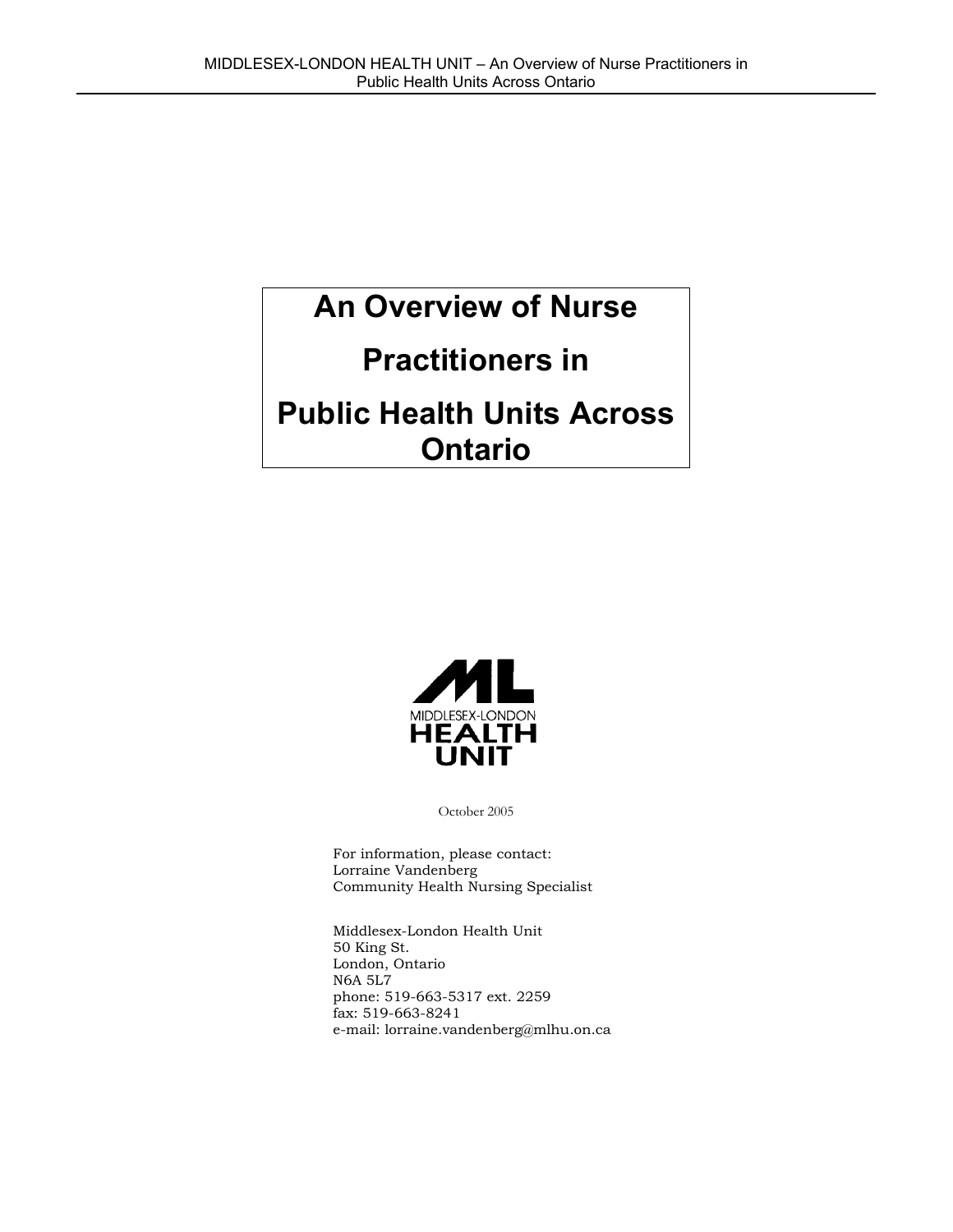© Copyright 2005 Middlesex-London Health Unit 50 King Street London, Ontario N6A 5L7

Cite reference as: Middlesex-London Health Unit (2005). An Overview of the Characteristics of Nurse Practitioners in Public Health Units Across Ontario. London, Ontario: Lorraine Vandenberg, Community Health Nursing Specialist, Family Health Services Diane Bewick, Director, Family Health Services, Professional Nurse Leader

All rights reserved.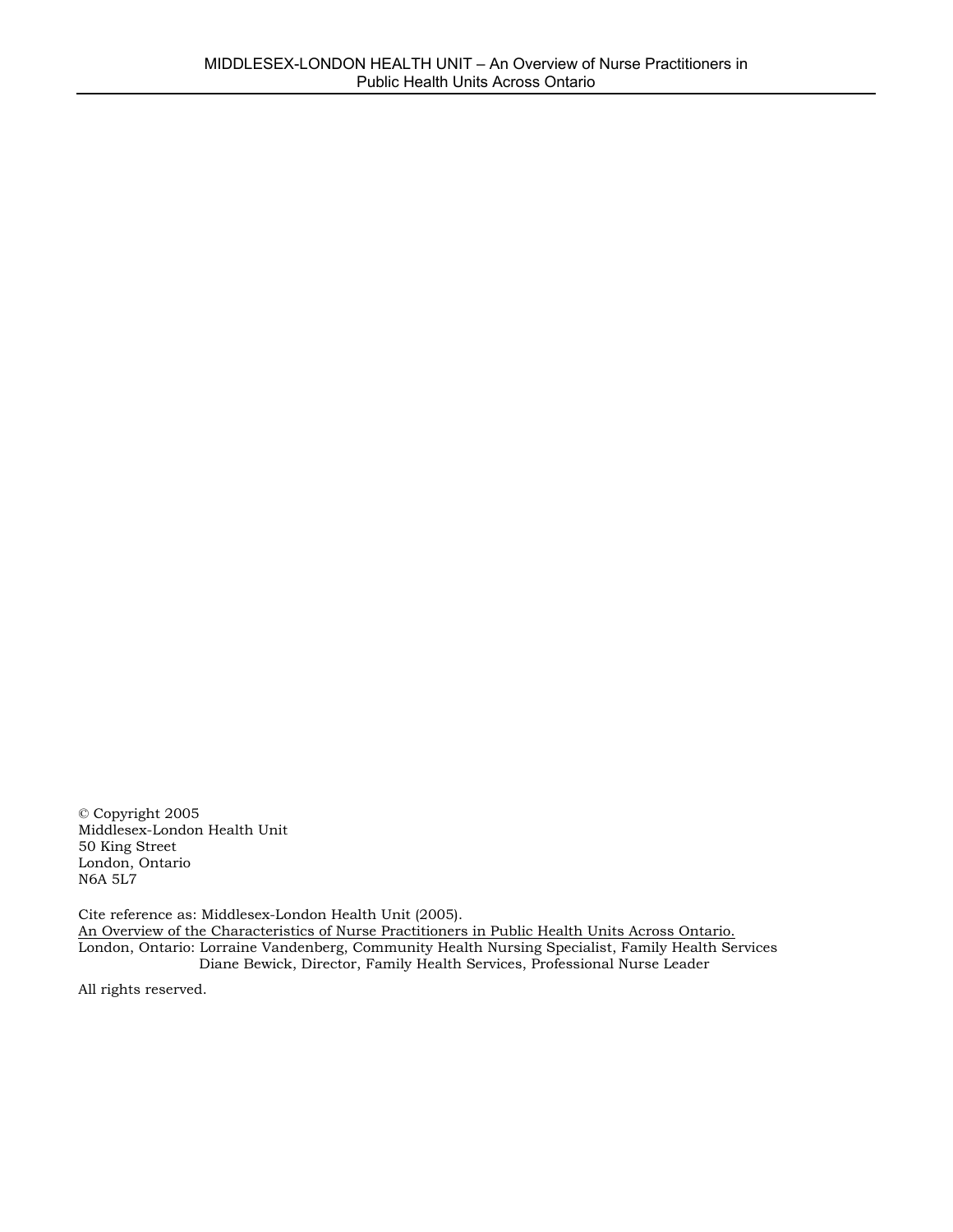## **Table of Contents**

| I. Acknowledgements                           | $\mathbf{i}$ |
|-----------------------------------------------|--------------|
| II. Executive Summary                         | 1            |
| III. Introduction                             | 1            |
| Purpose                                       | 1            |
| Background                                    | 1            |
| History of NPs in Ontario Public Health Units | 1            |
| IV. Methodology                               | 2            |
| V. Findings/Results                           | 4            |
| Public Health Units without NPs               | 4            |
| Public Health Units with NPs                  | $\mathbf 5$  |
| Position Characteristics/Practice Content     | 5            |
| Settings for NP Practice                      | 5            |
| <b>Funding Methods</b>                        | 5            |
| Professional Development                      | 6            |
| Practice Models with Physicians               | 7            |
| Salary                                        | 7            |
| Union                                         | 8            |
| Retention and Recruitment                     | $\,8\,$      |
| Scope of Practice                             | $\,8\,$      |
| Position Development                          | 9            |
| <b>Target Populations</b>                     | 9            |
| Evaluations                                   | 9            |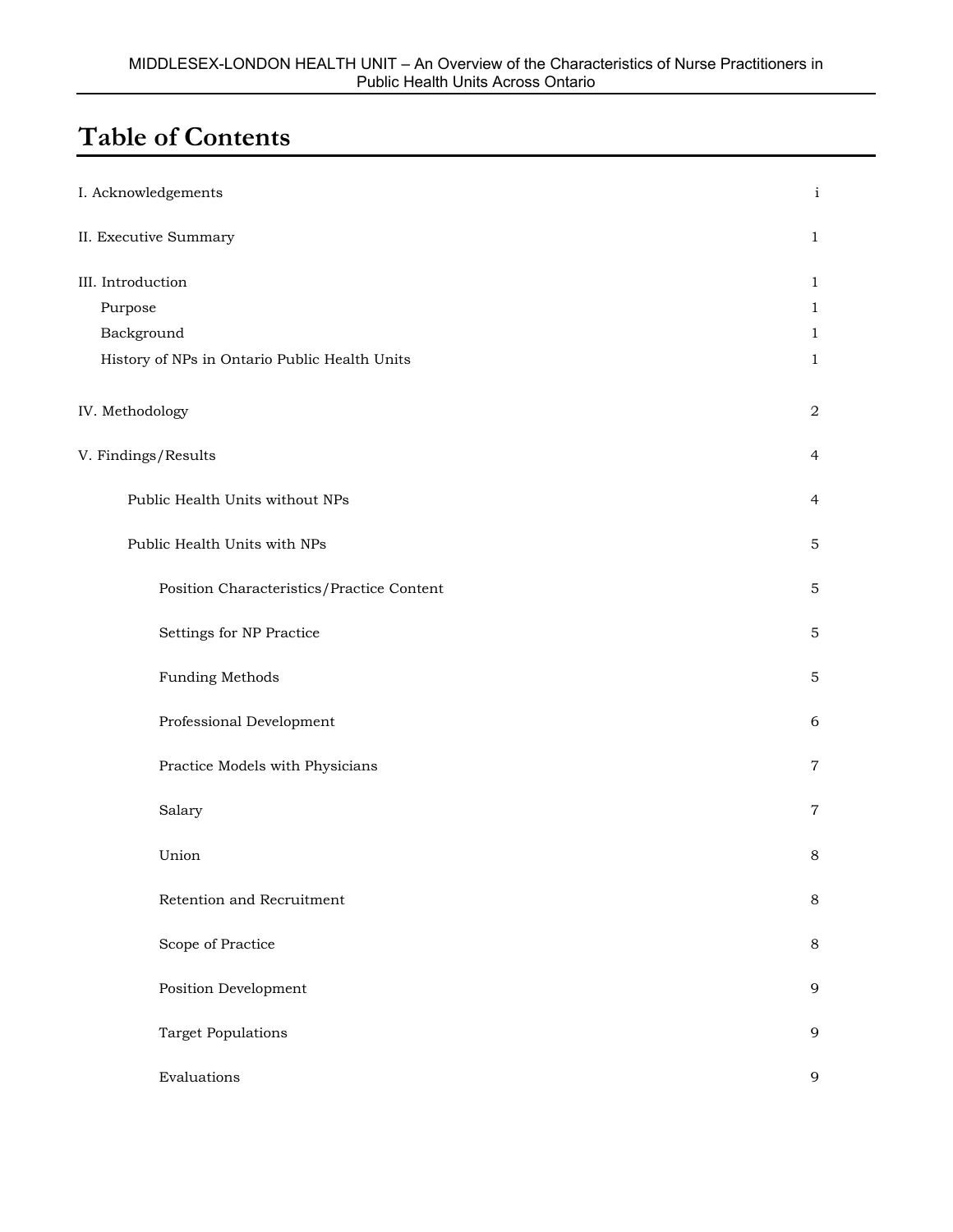|    | VI. Discussion                                        | 10             |
|----|-------------------------------------------------------|----------------|
|    | VII. Recommendations                                  | 10             |
|    | VIII. Conclusions                                     | 11             |
|    | IX. References                                        | 12             |
| Х. | Appendices                                            | 13             |
|    | A. Survey Questions for Health Units with RN(EC)s     | 13             |
|    | B. Survey Questions for Health Units without RN(EC)s  | 14             |
|    | C. Summary Table of Health Units Not Employing RN(EC) | 15             |
|    | D. Summary Table of Health Units Employing RN(EC)     | 17             |
|    | E. Summary Table of Evaluations                       | 26             |
|    |                                                       |                |
|    | Figure 1: Ontario Public Health Units and NPs         | $\overline{4}$ |
|    | Figure 2: Programs with NPs                           | 5              |

Figure 3: Annual Income of NPs Based on Top Hourly Rate Offered 7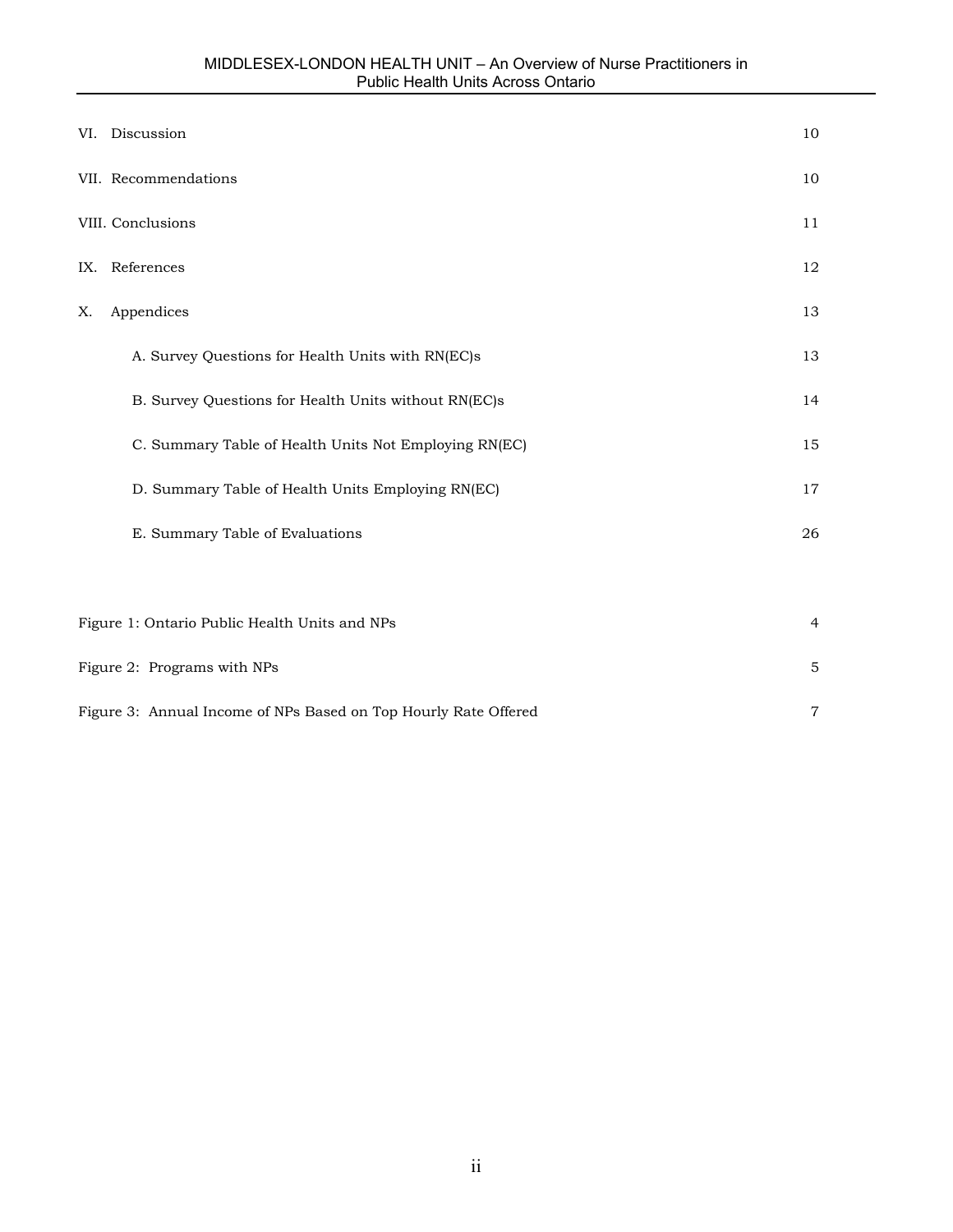## **Acknowledgements**

We would like to offer a sincere thank you to the managers, directors, nurse practitioners, researchers, program evaluators and the Nurse Practitioner Association of Ontario who took the time out of their hectic schedule to share their invaluable expertise, insight, knowledge, and innovative ideas about their NP experiences. We would also like to extend our thanks to those who took time to review the report and offer suggestions, Beth Sweeney, Yvette Laforet-Fliesser, and Bonnie Wooten.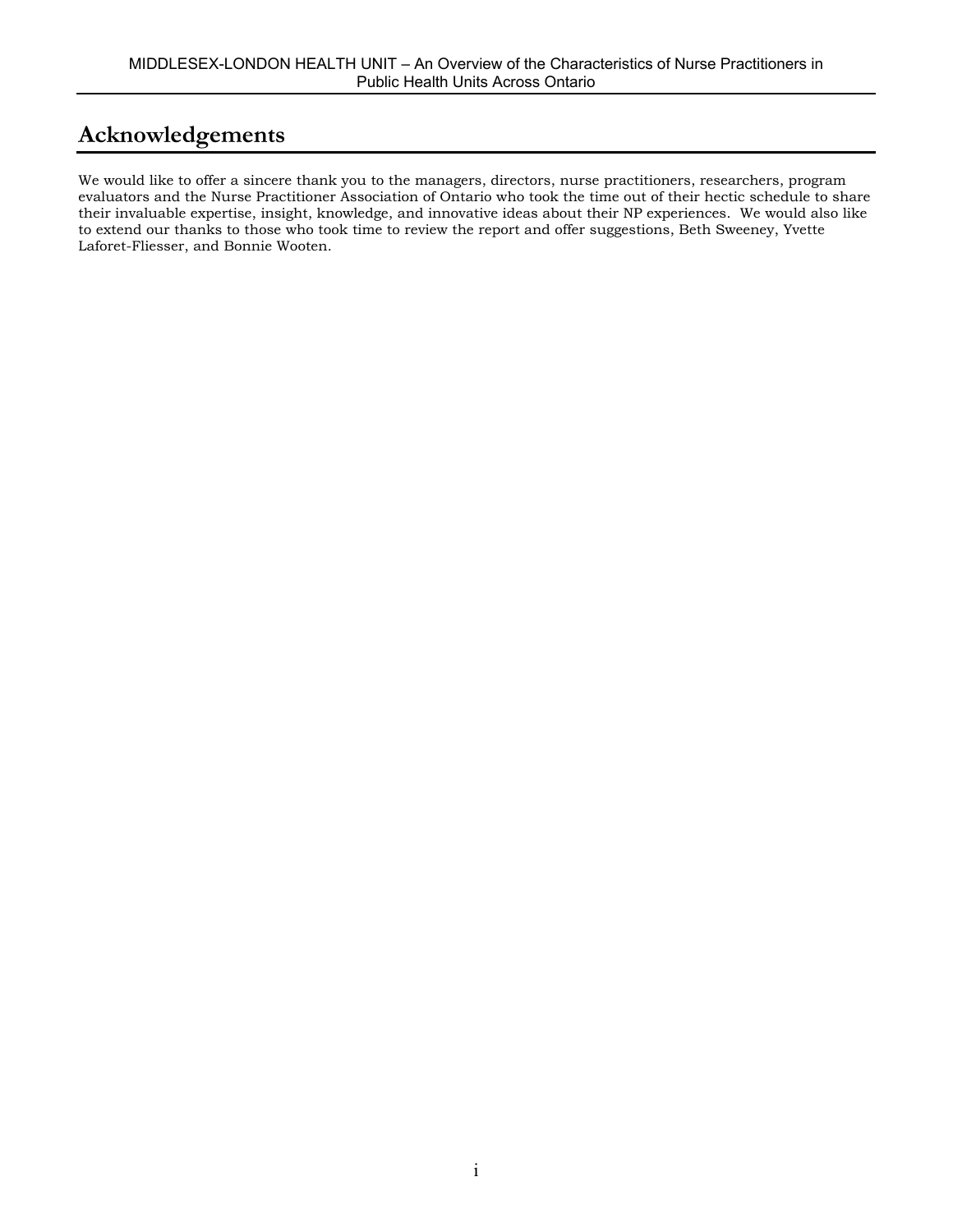## **Executive Summary**

### **Introduction**

**Purpose:** To investigate and describe the role of Nurse Practitioners (NP) working in Ontario Public Health Units.

**Background:** For a number of years NPs have been working in public health in a variety of settings. Information from key informant interviews outlines administrative themes, practice environments, and outcomes.

### **Methodology**

In July and August 2005, information was collected through telephone interviews from thirty-three Ontario health units, the Nurse Practitioner Association of Ontario (NPAO), and a Nurse Practitioner completing a thesis on the role of NPs in Public Health. Five evaluations were collected, four specific to evaluating nurse practitioner services. Other information collected included job descriptions, board proposals, presentations to boards of health, reports to the boards of health, funding proposals, and news reports.

### **Results/Findings**

Thirty-two of the 36 Ontario public health units contacted completed an interview, a response rate of 89%. Of the public health agencies contacted twenty had nurse practitioner positions, seven health units have NP positions in more than one service area.

Thirteen of the public health agencies interviewed established that they do not employ NPs. Five of health units stated they have not seriously considered hiring a NP. The other eight health units have investigated hiring NPs or have submitted proposals to hire a NP but were unsuccessful. Reasons or struggles with establishing NP positions are discussed.

Close to twelve full-time equivalents (FTEs) are in sexual health programs, 9 FTEs are with the Prenatal Postpartum NP project and seven NP positions are responsible for primary care services for various populations across the age continuum. Some health units have considered expanding the NP role in the health unit to other service areas.

The majority of health units that employ NPs through their base-funding budget employ them in sexual health clinics (twelve of the thirteen FTEs). One health unit tops up a PHN position with additional municipal funds to run a primary health care clinic. Four health

units have two NPs, one in sexual health and another NP with the PPNP project.

Administrative themes reviewed include NP salaries, overhead costs, recruitment and retention issues, and union involvement. NP salaries varied across the province. Recommendations for NP salaries and overhead costs are provided by the NPAO. These are compared with existing funding strategies and practice. There were differences in use of clerical support and other overhead costs. Many informants identified lack of clerical support impacted the NPs practice. Recruitment and retention issues included noncompetitive salaries, limited scope of practice, and lack of on-site physician.

Different aspects of practice environments reviewed included target population, practice settings, practice models with physicians, and scope of practice. Most NPs worked in some form of a clinic setting using a variety of community locations. Target populations varied from those identified in Mandatory Health Programs and Service Guidelines to underserviced, isolated populations. Practice models with physicians depended on the NPs' practice. Both collaborative and consultative models were seen. Scope of practice was identified as linked to retention and recruitment of NPs. Many key informants explained NPs wanted to work in more areas than sexual health full time. Some programs varied and included NPs with a sexual health focus, prenatal and postpartum services only and primary care across the age continuum.

All health units employing NPs indicated that the NP services are successful. Interviews revealed benefits of NPs to the organization as well. For example, NPs were seen to promote evidence-based practice, provide consultation on clinical issues to staff, assist PHNs in critically review the research, improved team unity, and demonstrate commitment to best practices and research.

Twelve health units stated they participated in some form of evaluation of their programs with NPs. Some evaluations were specific to the role of the NP in that practice setting; others evaluated the program as a whole. One evaluation included assessing the relationship with the rest of the staff, professional skillmix, and use of NP as a consultant for the PHN.

#### **Conclusions**

NPs offer excellent services in health education, health protection through primary and secondary prevention measures (i.e. early diagnosis and treatment), and accessing under serviced populations. NPs also are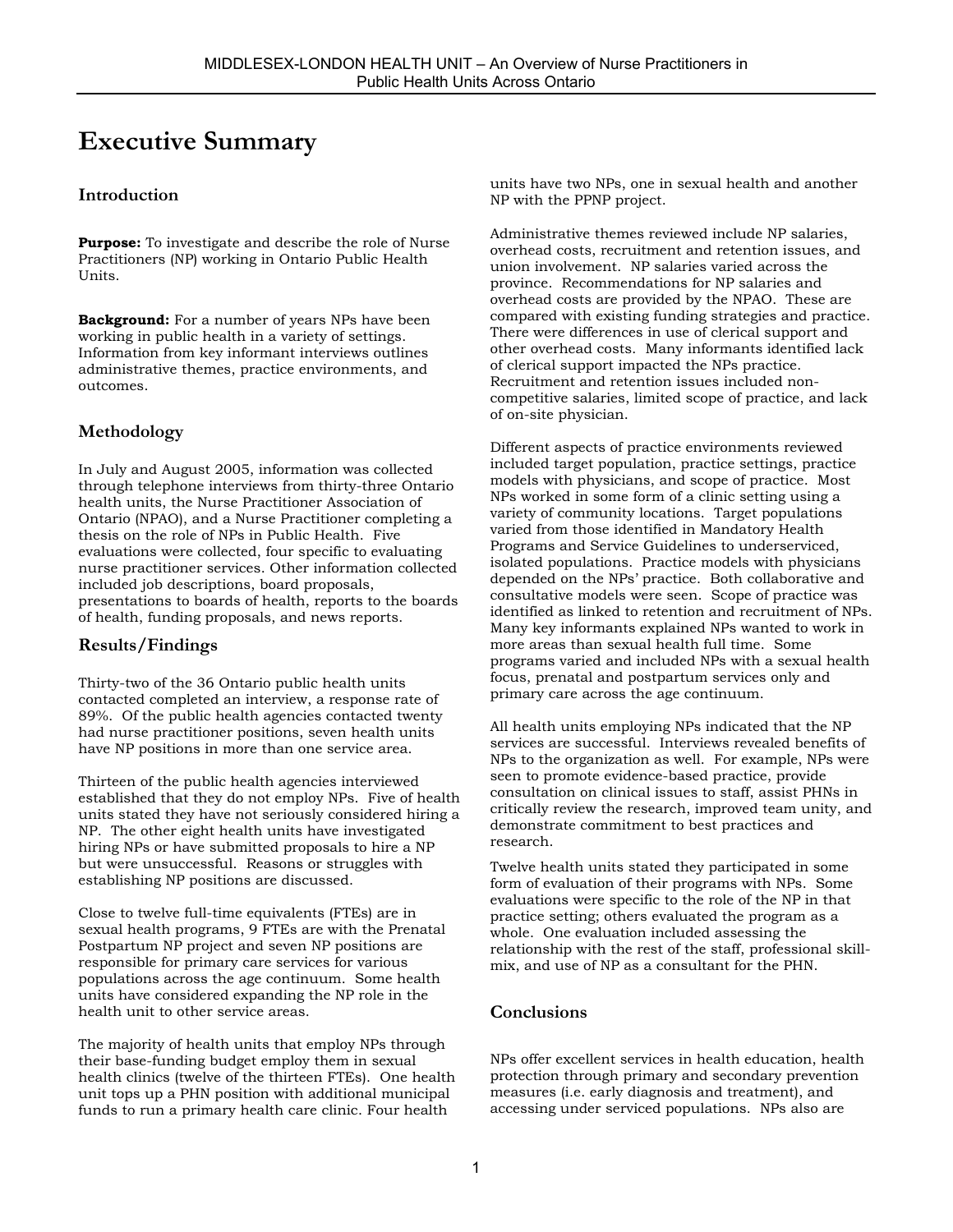seen as clinical nursing leaders and are consulted regularly by other professional nursing staff. Unfortunately, by the nature of funding Ontario public health units the benefits of NPs are often not utilized, unless additional funding is made available specific to hiring NPs. This poses a significant challenge to integrating NPs into public health.

### **Recommendations**

#### If hiring a NP:

- When hiring a NP consult with the NPAO regarding possible funding requirements, including wage, employment agreements, practice agreements, operating expenses and capital budget. This will contribute to an effective work environment and assist with recruitment and retention of NPs.
- Sexual health services in the provincial mandatory programs evidently encompass a NP's skills. However, NPs prefer to work within their full scope of practice. Incorporating NP services into other program areas contributes to job satisfaction, development of skill base, and potential to meet community needs.
- To be successful in utilizing NP services the NP needs to be fully integrated into the public health unit and the community. Support from community physicians and other NPs is important for quality of service, retention and recruitment of NPs. The target populations understanding of the NP's role also contributes to their success.

#### If no NP:

There should be collaboration with existing community NPs on a regular basis regarding services available, gaps in services, changes in programming, and current information on health protection, promotion and education. Some health units without NPs explained that considerable effort was spent with NPs in the community to ensure public health programs and services were part of the NPs knowledge base. This allowed the health unit to acquire some of the benefits of NP services for their community and the NP benefits with current information on public health services.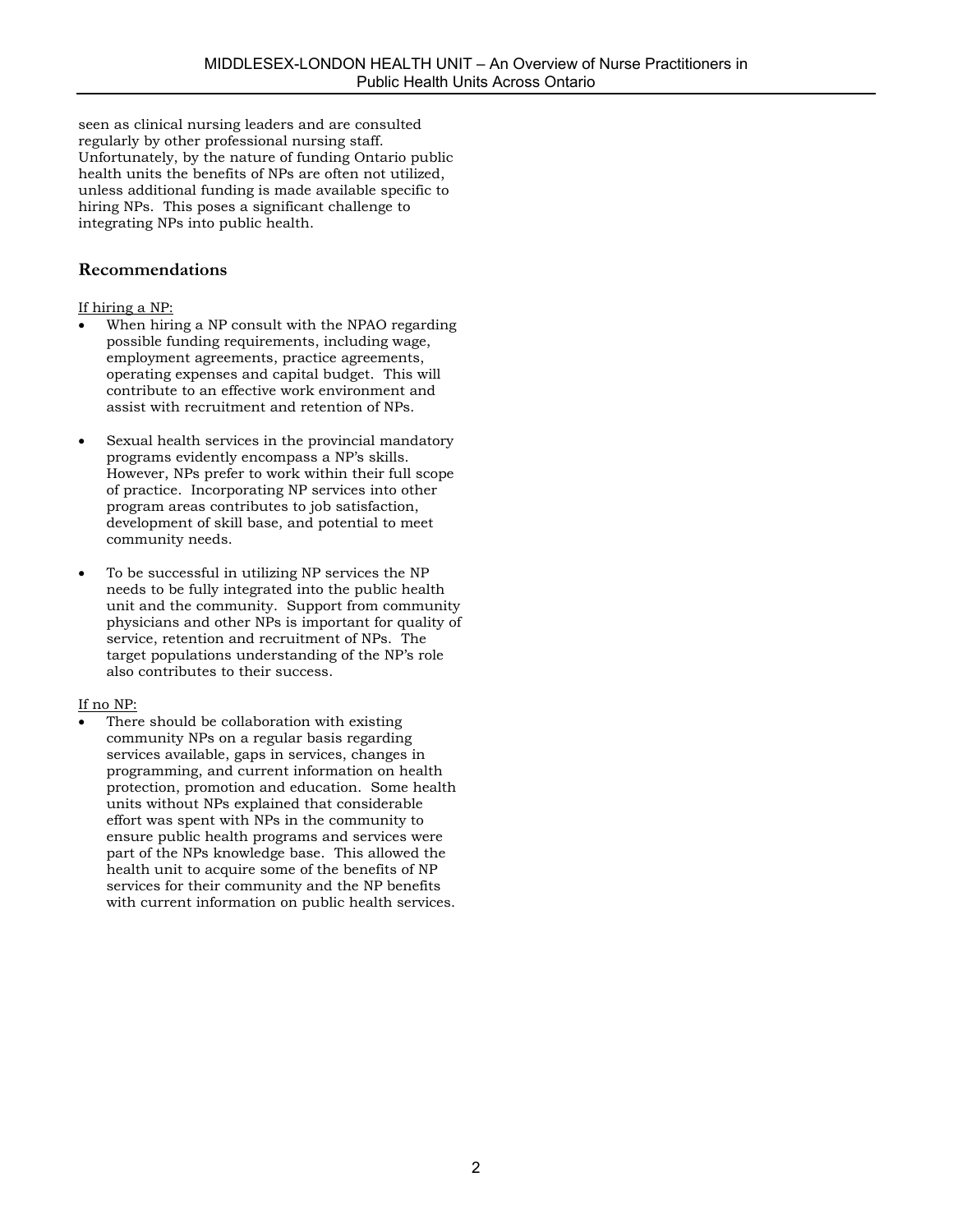## **Introduction**

### **Purpose**

To investigate and describe the role of RN(EC)s working in Ontario Public Health Units.

### **Background**

The *Expanded Nursing Services for Patients Act* and other relevant legislation were amended in 1998 to allow registered nurses to work within an expanded scope of practice. A registered nurse in the extended class [RN(EC)] has the legislation to make diagnosis, prescribe medications, and order diagnostics (e.g. blood work and ultrasound) within the scope of practice of the RN(EC) and within the predetermined medication, lab, and diagnostic lists.

"RN (EC)s have the advanced knowledge and decisionmaking skills in health assessment, diagnosis, therapeutics (including pharmacological, complementary and counseling interventions), health care management, and community development and planning" (CNO, 2004, 3). A primary health care NP's scope of practice includes: "assessing and providing services to clients in all developmental stages, and to families and communities; and providing comprehensive health services encompassing: health promotion and education, prevention of diseases and injuries, treatment, rehabilitation, continuity of care, and support services" (CNO, 2004, 3).

NP is a familiar term with the public and in many health care settings. A RN (EC) fulfills the role of a NP. However, NP is not yet regulated by the College of Nurses of Ontario, and therefore is not a protected title (CNO, 2005).

### **History of NPs in Ontario Public Health Units**

Major funding initiatives for NPs have contributed to the evolvement of the role in public health.

- In 2000, 5 NP positions were funded for the Cervical Cancer Screening program. The Nurse Practitioner Cervical Screening Pilot Project was designed to increase women's access to cervical screening and other health and wellness services. Five northern public health units participated in this project. This two-year project concluded October 31, 2001.
- Ten positions were created in 2001 through the Early Childhood Development (ECD) Initiative for a Prenatal and Postnatal Nurse Practitioner (PPNP) program. This initiative is scheduled to conclude at the end of 2006. The aim of the PPNP program is to increase access to prenatal and postpartum

services for populations in under-serviced areas of Ontario.

- The Nurse Practitioner Demonstration Project began in 2003 for communities with no or too few family physicians. Primary Health Care (PHC) NPs were placed in these communities. One health unit identified two positions in their agency through this project. This project is funded annually.
- Two provincial grants, The Primary Health Care Transition Fund and the Primary Care Nurse Practitioner program fund two positions in two different health units.

Under the Mandatory Health Programs and Service Guidelines (1997) NPs began working in public health agencies, primarily through sexual health programs. Under these guidelines sexual health clinics include:

- a client's health assessment;
- contraception counseling, provision of prescription and other contraceptives;
- screening for cancers of the cervix with appropriate client referral;
- pregnancy tests and comprehensive pregnancy counseling;
- post-abortion counseling;
- education and counseling on reproductive and sexual health choices, with appropriate client referral to programs and other health and social service agencies and groups;
- provision of hepatitis B vaccine at no cost, according to Ministry of Health eligibility criteria; and
- development of a management plan appropriate to client needs, including discharge planning and referral where necessary to health care and/or social agencies.

Other services may include clinic services for peoples infected or possibly infected by sexually transmitted infections (STIs) including HIV/AIDS.

In addition, NPs incorporate interventions in primary and secondary prevention through lifestyle counseling. This demonstrates how NPs practice holistically.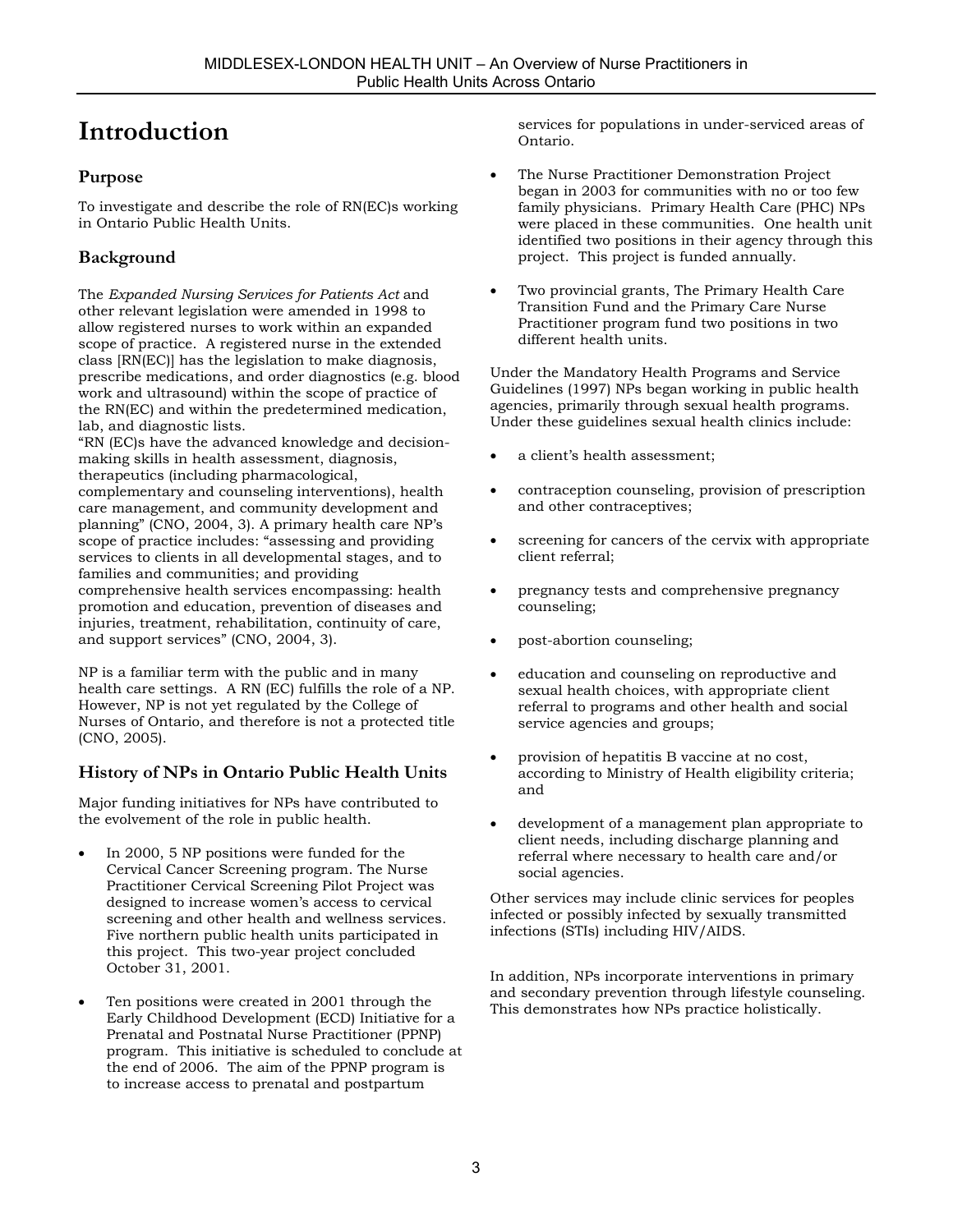## **Methodology**

In July and August 2005, telephone interviews were conducted to determine the current role and use of nurse practitioners in Ontario public health units. Managers, directors, senior nurse leaders, nurse practitioners, and program evaluators were interviewed. Interviews were recorded by hand during the interview and reviewed within 24 hours post interview. Participants were provided the opportunity to review the answers to ensure the information captured was as intended. For a list of survey questions please see Appendices A and B.

Information from the interviews was supported and compared with the literature and other key informants. The Nurse Practitioner Association of Ontario (NPAO) and a Nurse Practitioner completing a thesis on the role of NPs in Public Health were contacted.

Five evaluations were collected, four specific to evaluating nurse practitioner services. The other evaluation investigated a service that a nurse practitioner participated in. Other information collected included job descriptions, board proposals, presentations to boards of health, reports to the board of health, funding proposals, and news reports.

Information was collated and aggregated using both qualitative and quantitative methods, mainly descriptive statistics. Information on NPs was included in the data analysis if they were employed as NP. Some health units indicated they had NPs registered with the College of Nurses of Ontario in their public health unit but were employed as a Public Health Nurse (PHN). Their roles, responsibilities, and pay reflected that of a PHN and were not included.

## **Findings/Results**

Information on employment of NPs was confirmed for thirty-three public health units. Thirty-two of the 36 Ontario health units contacted completed an interview, a response rate of 89%. Of the health units contacted twenty health units had nurse practitioner positions; seven of these health units employ NPs in more than one service area. Thirteen of the health units interviewed confirmed that they do not employ NPs. Information could not be collected with three public health units.

### **Figure 1:**



### **Public Health Units without NPs**

Close to forty percent  $(n=13)$  of the public health agencies interviewed did not employ NPs. Five of these health units stated they have not seriously considered hiring a NP. The other eight health units have investigated hiring NPs or have submitted proposals to hire a NP but were unsuccessful. Reasons or struggles with establishing NP positions in the public health agency include:

- creating another role/job classification with the union;
- difficulties between union and non-union pay scale;
- lack of a collaborative physician;
- some health units stated they currently collaborate with NPs in community and feel hiring a NP would be a duplication of service;
- other health units decided that it would be more economically efficient to use PHNs and medical directives in sexual health programs;
- lack of agency support; and
- some health units had their proposals denied for a NP and without the additional funding could not support the NP.

More information is found in Appendix C.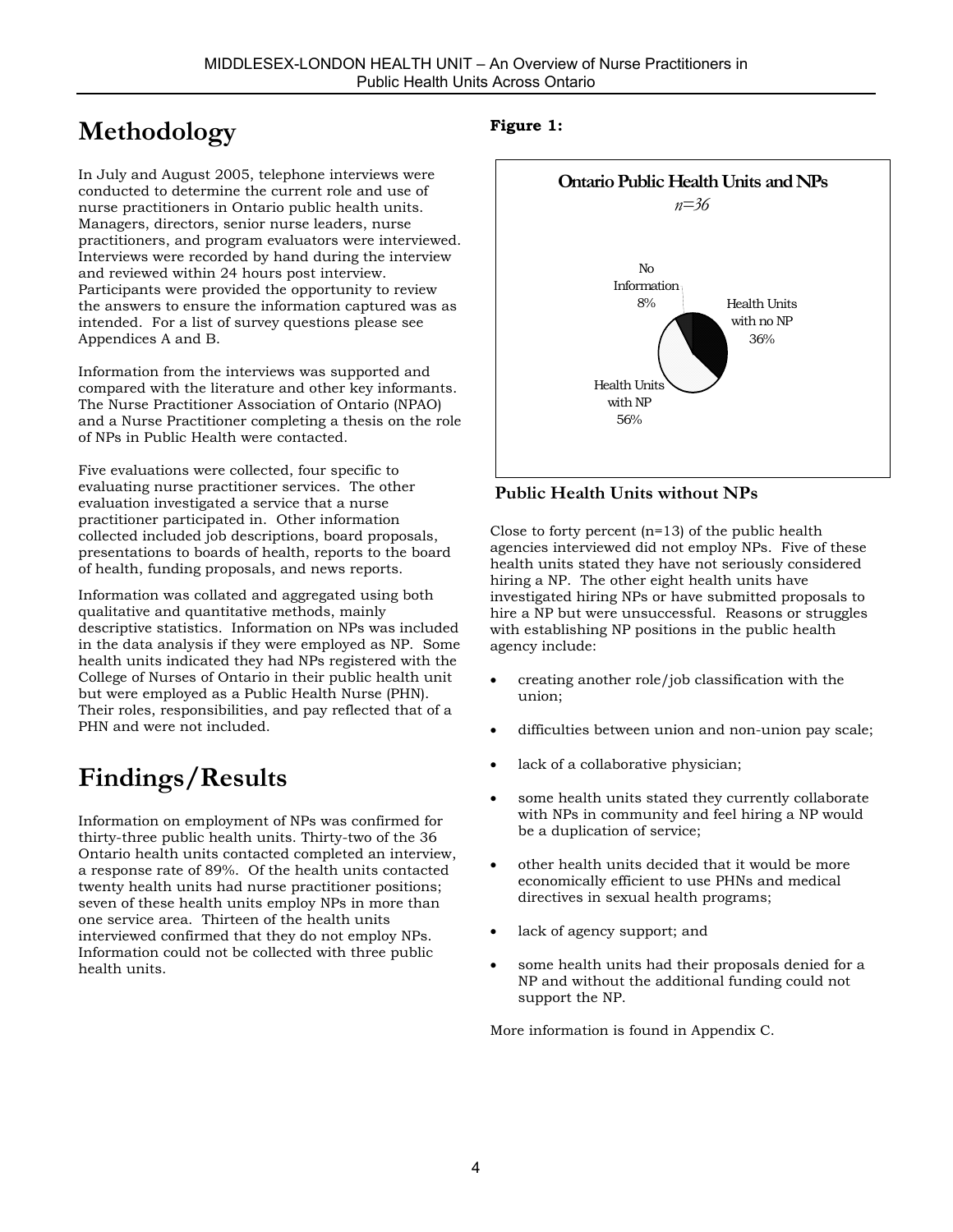### **Public Health Units with NPs**

For a summary of health units employing NPs see Appendix D.

#### **Position Characteristics/Practice Content:**

Approximately 27 FTEs were identified in twenty health units. Close to twelve FTEs (11.65) are in sexual health programs, nine FTEs are with the PPNP project and seven NP positions are responsible for primary health care services for various populations across the age continuum. Some health units were considering expanding the NP role other service areas. These considerations were all in the informal stage and no proposals or reports had been developed. One health unit has expanded a NP role with sexual health programs role to include 0.2 FTE for in-depth immunization, travel clinics and some Tb follow up. Another health unit uses some time from the sexual health NP for their 'Health Bus' services. The 'Health Bus' is a mobile public health clinic. Services are provided to the homeless, vulnerable, and geographically isolated people. Some of the services include treatment for minor medical conditions, mental health counseling, dental screening and referral, immunization, sexual health services, and general health assessments.

#### **Figure 2:**



 \*Additional municipal funds ranged from 100% funded to increasing an existing PHN salary to that of an NPs [Municipal (Mun.), Provincial (Prov.), Primary Health Care (PHC)]

**Settings for NP practice.** Practice settings include clinics at the health units, various community agencies such as Ontario Early Years Centres, YMCA, the Salvation Army, physician offices, churches, and schools. If needed, some NPs offer home visits. NP programs use innovative methods to meet the needs of the target population. For example, in a population that did not use telephones the NP scheduled home visits through a drop-in box at the community's church (Snelling et al., 2005).

Clinics were the main practice setting. By-appointment clinics were seen most often for PPNP NPs, those working in sexual health and STI clinics, and NPs offering primary care services to a broader population. Three health units in the PPNP program indicated that their NPs could visit clients in the home if needed. One health unit felt it was not practicable to offer home visits as it was not "the best use of her time". In contrast the Report on the Integration of PHC NPs in Ontario (2005) found close to half (47.8%) of the surveyed NPs working in primary care services in Ontario conducted home visits.

This survey did not identify any health units where the NPs had on-call responsibilities. This provincial report (2005) found 12.9% NPs surveyed participated in oncall services.

The NPAO stated they support a variety of models of primary health care delivery. For example, models that incorporate community governance such as community health centers and alternatives that involve NPs in governance and management (e.g. NP led clinics).

**Funding Methods:** A variety of funding methods were identified to support NPs. Ten health units were granted funding through the PPNP project using funds from the Early Childhood Development Initiative. One health unit decided to withdraw from the project due to an inability to recruit a NP. Another health unit was also unsuccessful in recruiting a second NP; they already employed a NP in sexual health, for their PPNP project. In order to provide service for the PPNP program the current NP works 0.5 FTE in sexual health and 0.5 FTE in the PPNP program. For more information on recruitment please see recruitment and retention on p. 8.

The majority of health units that employ NPs through their base-funding budget employ them in sexual health clinics (twelve of the thirteen FTEs). Two health units top up a PHN position with additional municipal funds, one NP position is to run a primary health care clinic and the other position is in sexual health. Four health units have two NP positions each, one in sexual health and another NP with the PPNP project.

Two health units who have NP positions through annual provincial funding stated there is difficulty in sustaining their programs related to inadequate reimbursement for overhead expenses. This is consistent with results from the Report on the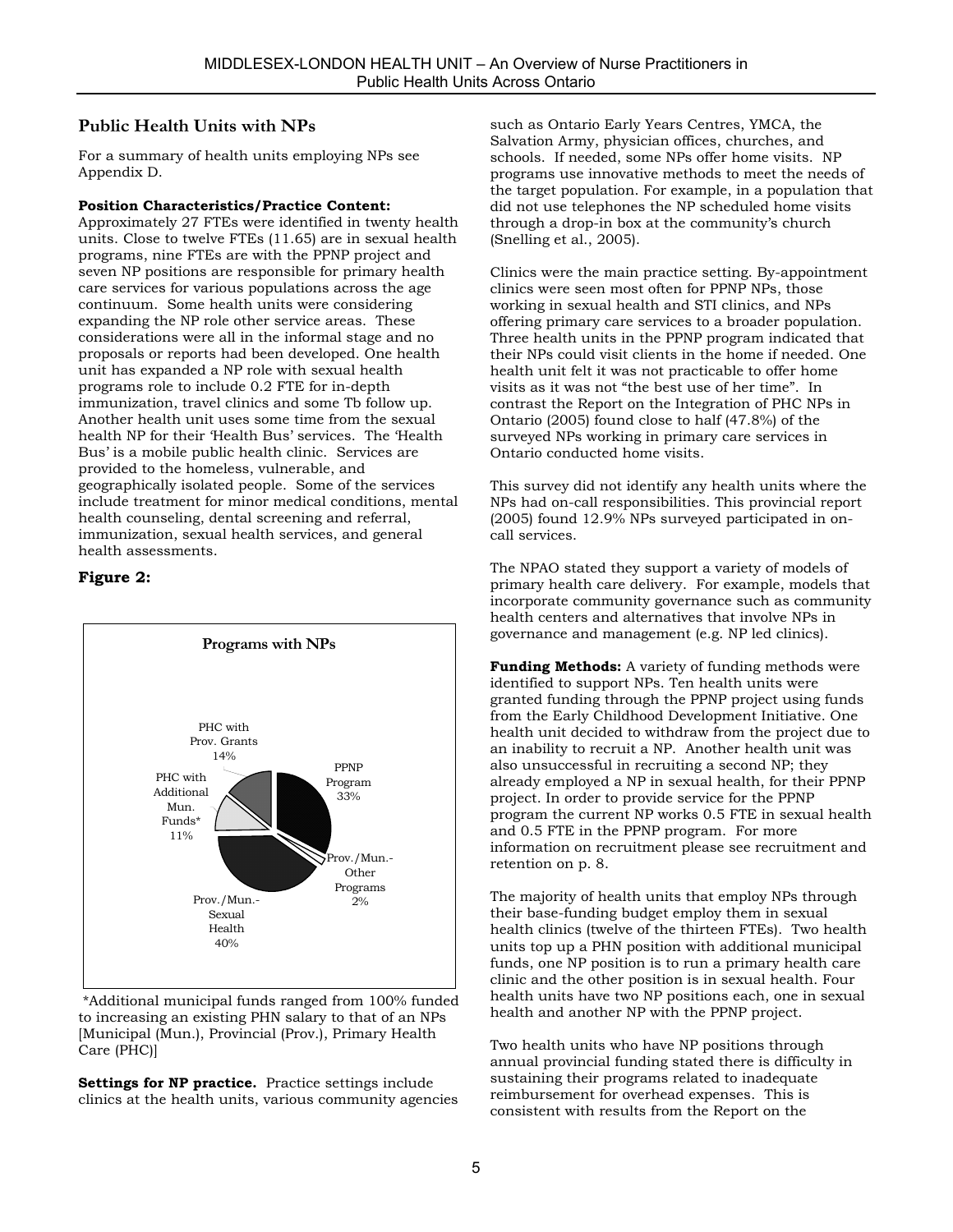Integration of PHC NPs in Ontario (2005). "Most sites reported that their overhead expenses related to NPs exceed the \$10,000 allocated by the Ministry for overhead. Some sites reported that the NP position is not sustainable unless additional money is received for overhead, including monies for secretarial support and a consultation fee for physicians" (p. 14). The Evaluation of Prenatal and Postnatal Nurse Practitioner Services Initiative: Interim Report (2005) also identified struggles with maintaining the program due to insufficient funds for additional expenses. Overhead expenses include clerical support, capital expenses, medical supplies, and consultation fees for physicians. More information on operating expenses on p.6.

**Sustainability with Provincial Grants.** Two health units with the PPNP project have started to develop sustainability plans if funding does not continue beyond the end of 2006. Both of these public health units have started negotiating with future Family Health Teams. Five other health units with the PPNP project stated they are relying on the ministry to continue to support the program. Information was unavailable from two of the health units participating in the project. The interim report evaluating the PPNP project (2005), identified from interviews the importance of continued funding to sustain the program (Snelling et al., 2005). This evaluation recognized that not having permanent funding could lead to other problems with the program. For example, community partners and potential participants did not want to invest a lot of time and resources in the program if it will not be continuing. The short-term funding also made it more difficult to recruit NPs to the program, specifically in the north. The possibility of discontinuing the service, even short-term, to search for more permanent funding was seen as potentially disruptive to participants, which could affect participants trust in NP services (Snelling et al., 2005). There are also religious and cultural beliefs in some communities that limit the community members' involvement in public appeals or campaigns to sustain programming (Snelling et al., 2005).

**Annual Funding:** One health unit employs four fulltime NPs. Two NPs are for primary health care services for the more vulnerable populations through 100% municipal funding. One of these clinics has been active since 2002. At the time of the interview the health unit is pursuing having the province finance these positions. According to this health unit the province's current position is to work towards integrating NPs into Family Health Networks and there is little or no interest in funding these positions independently. However, the health unit was concerned that the Family Health Networks will be established in more central urban locations, which would not be addressing the lack of services in the more rural and remote communities. Another concern discussed was the time that would be required to establish these networks, and creating a

potential gap in service until the Family Health Networks are established.

Health Units that employed NPs in the sexual health programs did not identify concerns with inadequate funding.

The Nurse Practitioner Demonstration Project is spearheaded by the Nursing Secretariat. This project places NPs in under-serviced communities to provide primary health care (Nursing Secretariat, 2005). This same health unit states they employ two other NP positions through this project. Although the project is based on annual funding the health unit commented on the funding being insufficient to fully support the NP. The funding has not increased over the years and does not cover additional expenses such as clerical support and an education budget. The health unit reported a \$20,000 deficit for the two NP positions.

**Operating Expenses:** NPAO recommends to include in the budget, annualized expenses per year per NP for Primary Health Care NPs in Family Health Teams of about \$32,000-\$42,00 per year (NPAO, 2005). This includes some contribution for support staff (clerical/RN), supplies, rent, utilities, travel expenses, patient information materials, communication and information technology, professional development, adequate professional liability coverage, recruitment and retention bonuses and other general administration costs. This exceeds the \$10,000- \$15,000 a year currently allocated by the MoHLTC for overhead expenses (2005). However, health units have a different funding and operational infrastructure compared to family health teams and overhead costs would be different (NPAO, personal communication, September 30, 2005).

Clerical Support: One public health agency that employed a NP for the PPNP program stated the 0.2 FTE of clerical support hired was not sufficient, at least 0.6 FTE is needed. The PPNP interim evaluation reported that NPs with full-time or two-thirds clerical support were satisfied with their level of support (Snelling et al., 2005). One health unit that employs a NP full time in sexual health reported the NP did not generate enough additional work to support more clerical hours. Three health units that employ NPs in primary care settings employ at a minimum of 0.5 FTE clerical support for each position. Two of these positions had full time clerical support. One NP had a RPN to assist with the clinic.

Professional Development: The NPAO recommends \$1500 annually and up to 10 days for professional development activities (NPAO, 2002). The report on the integration of PHC NPs (2005) shared that 11.1% of NPs working in Public Health received no reimbursement for educational expenses. NPs working at other community nursing agencies (e.g. CCAC), nursing outposts, and mental health/rehabilitation agencies all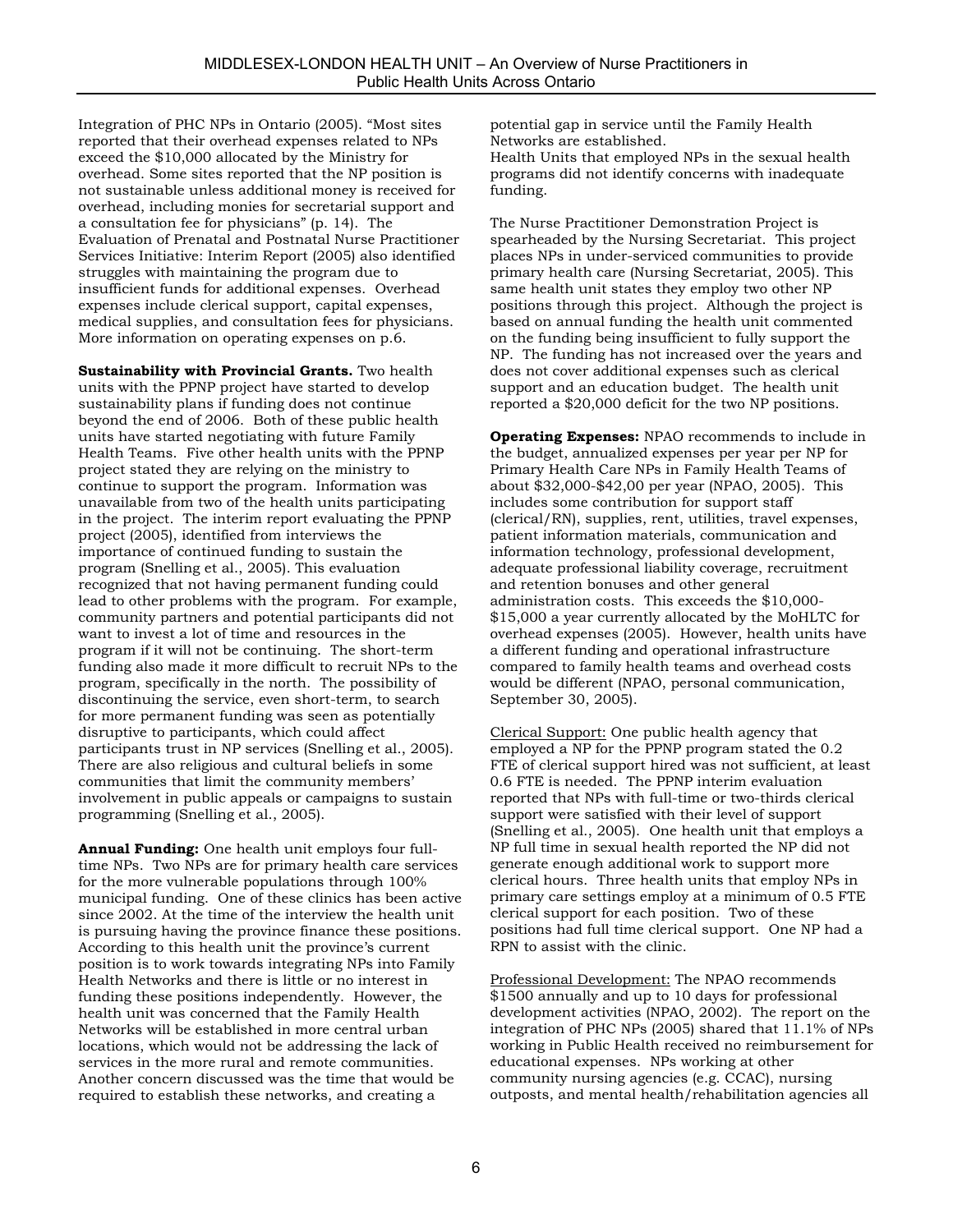reported being reimbursed "all to some" of their educational expenses (p. 124).

**Practice Models with Physicians:** Practice models involving NPs and physicians are identified in the Report on the Integration of PHC NPs (2005). Two of these are elaborated on here.

Collaborative Approach A collaborative approach is described as working together with the joint vision of excellent patient care. Communication and decision making are completed jointly while respecting each professions' skills and abilities (Report on the Integration of Primary Health Care Nurse Practitioners into the Province of Ontario, 2005). Both disciplines benefited from the other professionals' work. Physicians benefit from help with work load and service provision to certain populations. The NP benefits from the physicians' expertise in the medical model of health care. Of the health units using NPs in their sexual health clinics the majority of the clinic physicians also collaborated with the NP. In the PPNP program one health unit identified that the relationship between the NP and physician as a collaborative partnership with 'give and take'.

Consultative Approach – this practice model involves the NP calling the physician as required. There is a more formal communication system in place. According to this report a key difference between the two approaches is the physician does not have a formal established relationship with the patient population and the physician may receive payment for their consultation time (2005). Of the physician-NP

relationships identified, through telephone interviews eight working relationships appeared to be based on the consultative model. A wide variation in fees charged by physicians was also seen. Seven health units were charged some sort of consulting fee. One health unit was going to be charged a consistent rate of \$1000 a month for consultation. However, not all physicians charged a fee in this model but the degree of contact with the client population and nature of communication on a 'as needed' basis suggests these are still consultative approaches to practice. This is reflected in this report (2005) where the consultative practice model was found more often in public health units compared to other community health care settings.

**Salary:** The NPAO suggests in their discussion paper on Strategies for Successful Integration of PHC NPs in Family Health Teams (NPAO, 2005) that starting salaries are "\$85,000-\$105,000 per year commensurate with experience and with consideration of remote/under serviced practice setting" (pg. 5). NPs would have the option of "being paid a percentage of salary (20%) in lieu of benefits".

Annual pay for a NP at each health unit, using 2005 contract grid information, was collected based on hourly rates up to two decimal points (unless indicated otherwise), multiplied by a thirty-five hour workweek. Quoted salaries do not include benefits. Information is shared based on the top of the pay scales.

One health unit employed the NP as a joint



# Hourly wage given was not to two decimal places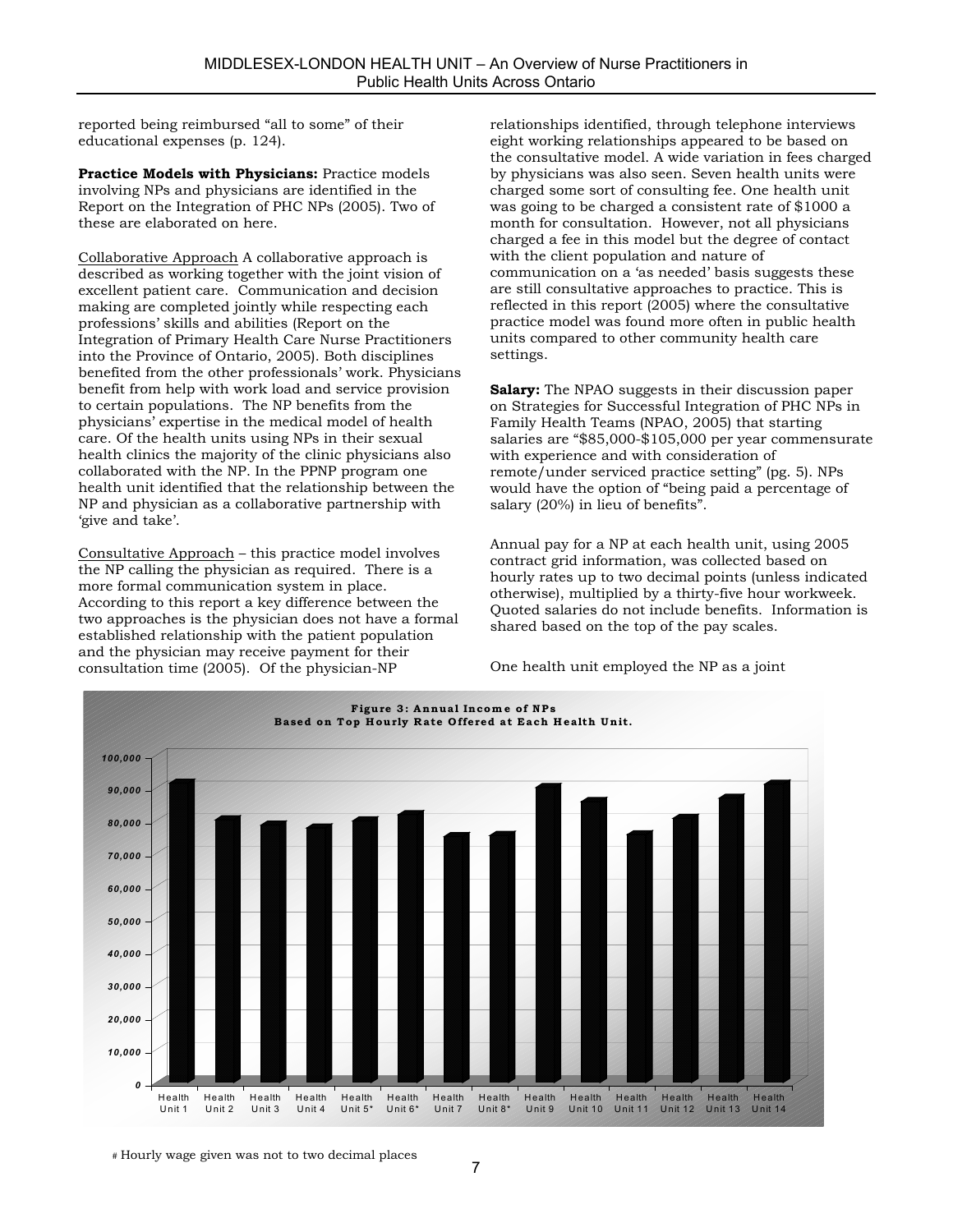NP/supervisor role, and no salary information was provided. Other health units were completing negotiations and could not provide current information. The lowest wage was \$72, 800 (not calculated from two decimal points), the next lowest salary was \$75, 227. The highest salary is approximately \$91, 510. Using health units with most accurate information available (n=14) the mean annual wage was calculated at \$76,787.20. For more information see Figure 3.

**Union:** Of the public health units with NPs 85% of the positions are unionized, only three positions were not unionized. One position is not unionized because it includes supervision of staff. Another health unit does not employ the NP through the union and admits that this is a "problem with the union". The third health unit stated no concerns with the non-union position. However, this Health Unit employed two NPs for a total of 0.1 FTEs.

In contrast, *Report on the Integration of Primary Health Care Nurse Practitioners into the Province of Ontario* (2005) found only 16% of NPs working in primary care in Ontario are unionized. Those that were unionized expressed less satisfaction with their role in decisionmaking (p. 14).

Interestingly, the NPAO suggests in their position statement on Program Funding for Primary Health Care NPs (2002) that one of the necessary conditions for successful implementation of a primary health care NP is to exclude NPs from union contracts. This is to "support autonomous and collaborative practice" between NP and physician and not to create an employee-employer relationship.

**Retention & Recruitment:** Of the health units that provided information on recruitment and retention (n=15), ten stated they had challenges with recruitment. One of the reasons identified was the location of clinics in small rural areas. Interestingly, a health unit that employs two NPs in remote areas attributes their success at retention by supporting the NPs to work within their full scope of practice (more information on the full scope of practice on pg. 8). Physicians in the community who are very supportive and available to the NP was also seen as a strength to retention. One of the NP practices started from a need identified by a group of pediatricians for basic primary health care service for well infants and children in the area.

Lack of direct collaboration of the NP with a physician and other NPs was stated as a concern for a new practitioner in one Health Unit. These opinions on retention follow the provincial report on the integration of PHC NPs. "The top two factors determining NPs' willingness to consider relocation to a rural or remote area are the ability to work within their full scope of practice and the availability of physician support"

(Report on the Integration of PHC NPs into the Province of Ontario, 2005, 15).

Challenges with recruitment include short-term or time limited positions, and non-competitive salaries. Often more than one issue was described; i.e. maternity leave replacement in a small rural area. One health unit was unable to hire a NP on two separate occasions because of failure of both applicants to pass the certification exam. Another health unit described their struggles were related to low enrolment in the NP program at the university. The graduates of the program preferring to work in an environment where there is a physician on site, other NPs to collaborate with, and at one clinic site. The top three reasons non-practicing NPs stated for leaving their Ontario practice was inadequate salary, limitations imposed by employer, and long distances between home and work setting (Report on the Integration of PHC NPs into the Province of Ontario, 2005).

Two health units who did not have recruitment issues hired more than one NP for less than 1 FTE in sexual health clinics. It is likely that these health units recruited NPs who were looking for stable but not time intensive work in sexual health clinics. Some health units recognized their success in recruiting and retaining NPs came from supporting the NP to work within her full scope of practice.

**Scope of Practice:** Being limited in their work and not working within in their full scope of practice was cited as an issue more than once. The Report on the Integration of Primary Health Care Nurse Practitioners into the Province of Ontario (2005) identified NPs working in public health as being less satisfied with their scope of practice compared to NPs in other practice settings (p.20). NPs working in public health units (89%) represented the highest percentage of NPs who identified limitations to their practice (p<.01) (2005). NPs ranked their ability to work within their full scope of practice as a positive aspect of their job third. According to this report "NPs working in a public health units are on average seven percentage points less satisfied with their scope of practice than NPs working in other practice settings" (p. 173).

One health unit informant stated their health unit was considering hiring more NPs but were concerned about limiting the scope of practice to only sexual health programs. Other health units would have liked potential NP positions to include roles and responsibilities with a range of public health programs such as Health Babies, Healthy Children, vaccine preventable disease, and school services. As mentioned before, one health unit addressed the narrow scope of practice for the NP by seconding the NP to a 'health bus'. Another expanded the role from sexual health to include some time with in-depth immunization and other services.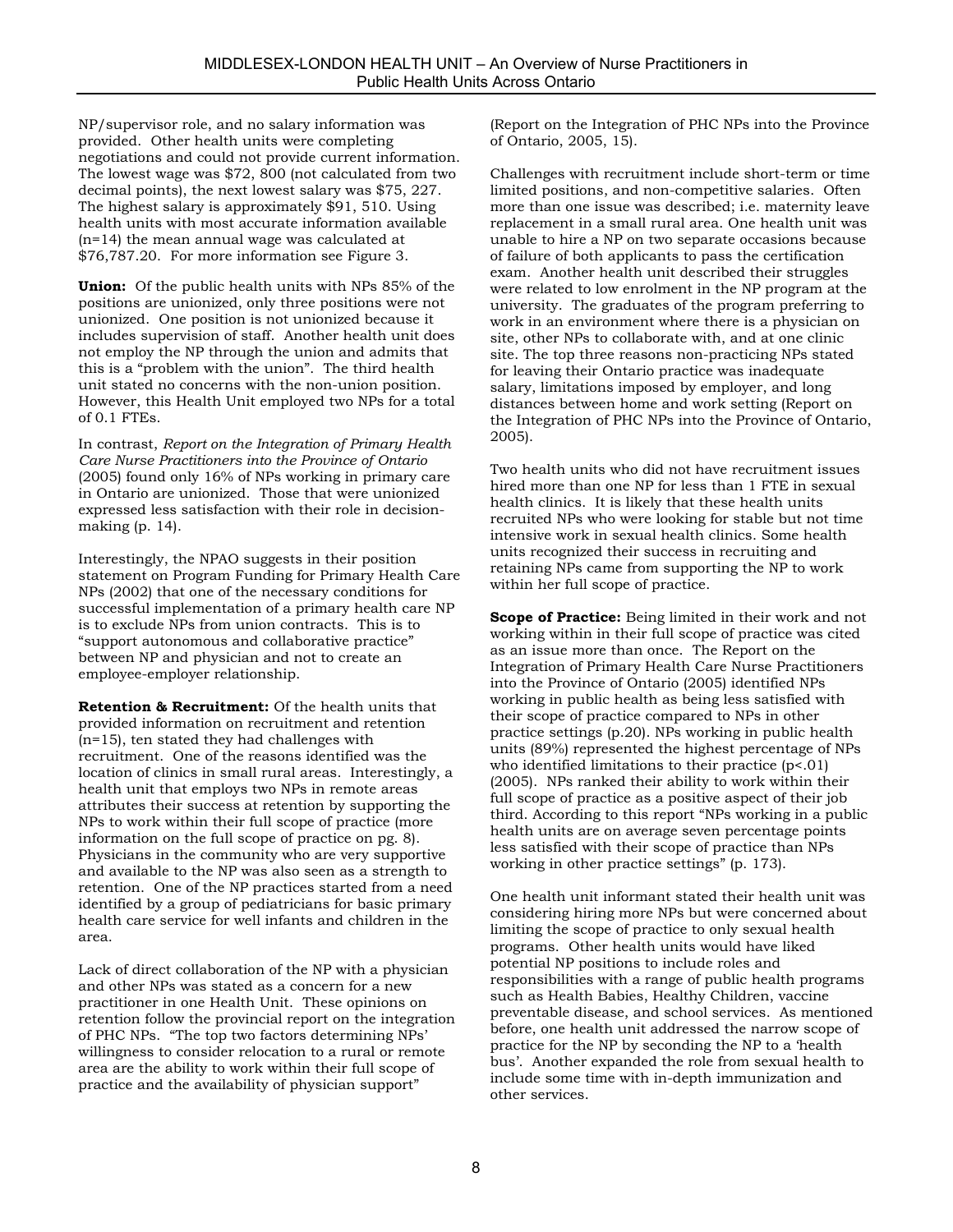Two health units explained one of the reasons they struggled with recruiting a NP was that the practice setting was not a PHC 'clinical setting' or limited to one clinical program only. Two health units felt they were able to recruit and retain their NPs by structuring the practice setting to allow the NP to work within their full scope of practice.

A couple of health units discussed previous use of NPs in schools. This was seen as very successful. However, according to one evaluation and an informant, the service in both areas was mainly regarding sexual health issues.

**Position Development:** One NP suggested that one possible reason previous proposals for NPs in her community were not successful was because a NP did not write or collaborate on the proposal. This was supported by the report on integration of PHC NPs in Ontario (2005). This report identified one of the facilitators to integrating primary care NPs is to involve them in developing their position description.

**Target Group:** The PPNP initiative was designed to reach pregnant women and families with newborns in Ontario that have difficulty accessing health care services. Health Units selected to participate in the PPNP program identified gaps and barriers to accessing pre- and postnatal services due to geographic isolation and/or under servicing (e.g. physicians). Populations include immigrant families, those without health insurance, families of certain faith groups, and other isolated communities. A concern on providing care to certain members of the family outside these targets arose during a number of conversations, particularly with the NP. For example, NPs often found it difficult not to provide health care to fathers or older children. However, many health units made exceptions to this and treated these family members for episodic illness. Some followed them on a longer term basis.

NPs working in STI clinic and sexual health clinics aimed to serve the populations identified in the Mandatory Health Programs and Service Guidelines and address community needs.

Health Units providing primary care clinics to communities chose to target populations to be considered 'at-risk' for poor health. Populations included those without a primary care provider, rural/remote/isolated communities, a demonstrated lack of physicians in the community, populations participating in 'at-risk' health behaviors such as sex trade workers, those without health insurance, immigrant families, and other marginalized populations.

All health units employing NPs stated they were able to reach their target population. Some health units explained part of their success in reaching the target population was a result of the work the NP completed.

**Success of NPs:** All health units employing NPs indicated that the NP position was a success. When asked if the NP was successful in meeting the needs of the target population comments such as the "community has really embraced her", "you have no idea how successful", and "you get the best of both worlds" were shared. Many health units indicated that they had to modify their service delivery model from drop-in appointments or home-visits to appointment only clinics as a direct result of this success.

Other benefits of the NP role in Health Units identified include:

- promoting evidence based practice,
- consultation on clinical issues,
- assisting PHNs in critically review the research,
- improved team unity in sexual health clinics with NP (NP more aware of policy, understands nursing practice, attends team meetings),
- commitment to best practices and research,
- supportive in delivery of excellent care, and
- clients were more comfortable with NP, and the NP being female.

One health unit explained that by having the NP in the sexual health clinic "you get the best of both worlds". The NP can provide diagnoses, treatments and prescriptions for routine health issues, in addition to the skills of a nurse in health education, counseling and an understanding of behavior change.

A number of health units reported the characteristics of the NP in their health unit contributed to the success of the program. Such characteristics included ability to effectively communicate with the target population, the ability to connect with the physician community and other community agencies, and the clinical skills to lead to improved health outcomes for the population. The report on the integration of PHC NPs in Ontario (2005) shares similar findings on the success of NPs. The implications of this are explained further in this report. "While this is positive for the particular individual concerned, there seems to be doubts that the skills that 'their' NP contributes can be applied to NPs in general. This is likely a public education issue. Once the role that NPs play is more widely understood by the population in general, the particular skills that an NP brings may be better accepted as a factor of the profession rather than an individual." (p. 240).

**Evaluations:** Of the nineteen health units with information on project evaluation, twelve health units stated they participated in some form of evaluation of their programs with NPs. Some evaluations were specific to the role of the NP in that practice setting, others evaluated the program as a whole. One evaluation included assessing the relationship with the rest of the staff, professional skill-mix, and use of NP as a consultant for the PHN. Another health unit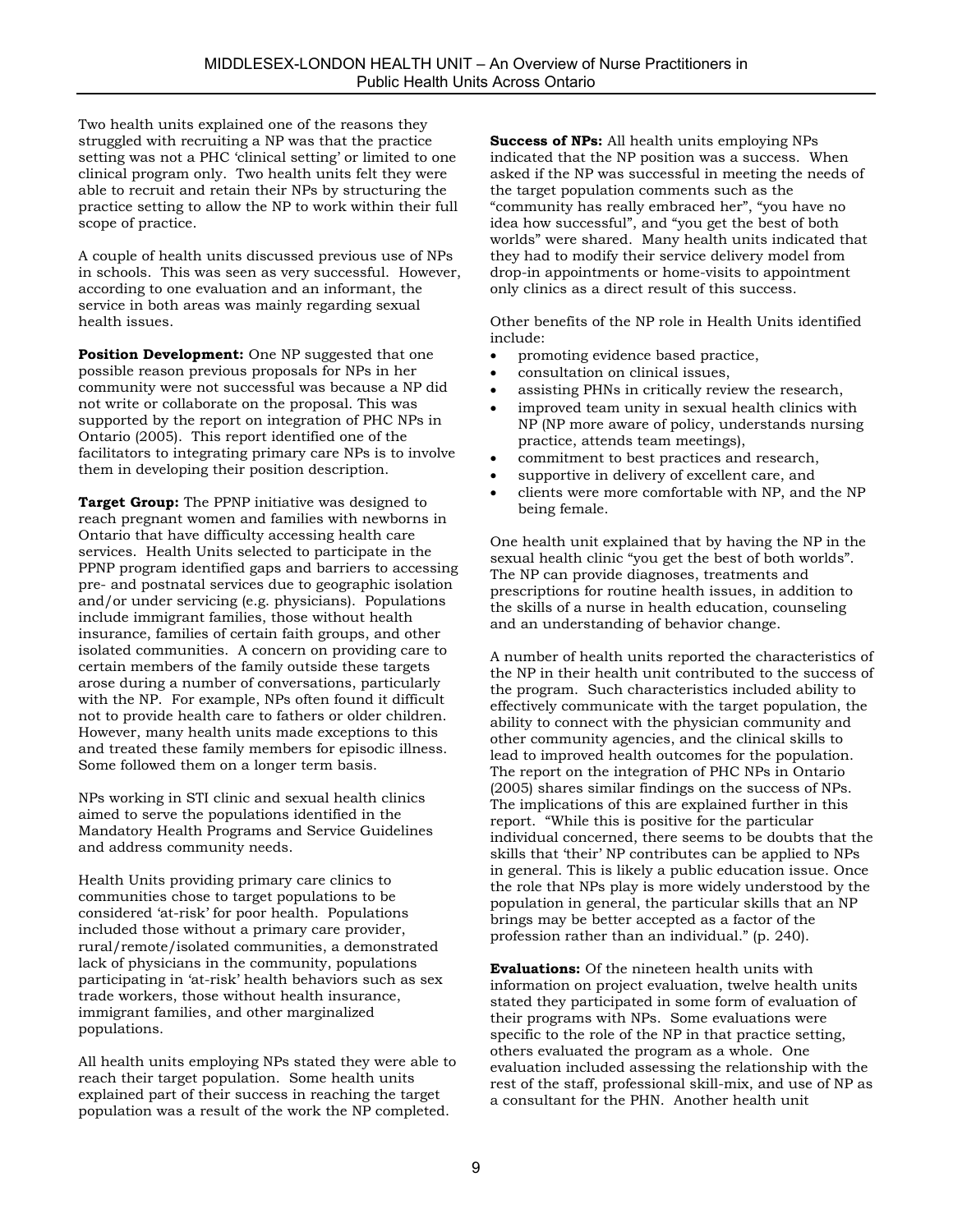explained they use ongoing performance appraisals, reports to the MoHTLC, statistical review, and observations to evaluate the program. All evaluations gathered were completed in the past five years.

Overall, the evaluations varied from two pages of clinic data to more in-depth information gathering using quantitative and qualitative methods. Eight of the health units surveyed participated in a provincial evaluation of the PPNP project conducted by the Sudbury & District PHRED department. Four of these health units also participated worked with the Community Health Research Unit at the University of Ottawa evaluating changes in barriers to accessing prenatal and postnatal services.

Seven health units responded that no formal evaluations have been completed. Five of these health units use NPs in sexual health clinics. A health unit that employs a number of NPs in primary care settings stated no formal evaluation had been completed. One health unit has not conducted any evaluations at this time, citing that the program has just started to be implemented. For more information on evaluations please see Appendix E.

## **Discussion**

A lot of what was discovered from the interviews was reflected in the report on the Integration of PHC NPs in Ontario. However, some discrepancies were also identified such as the level of unionization. NPs in public health units have a much higher rate of unionization compared to what was reported in primary health care settings in Ontario. The issue of unionization is interesting. The majority NPs working in health units are unionized, despite the NPAO not recommending this and NPs in other community health agencies generally not having the NP in the union. One health unit mentioned their main barrier to employing a NP was the differences between the union and nonunion pay scale.

Public health is different in a number of ways from other community health agencies as to how they utilize NPs. There are stricter funding requirements with the provincial mandatory programs and guidelines, which limits the NP scope of practice and a lack of clinical physicians on site. Unionization and salary also appears to be inconsistent with NPAO recommendations.

One health unit decided not to pursue a NP position with base funding as they "didn't want to pick up the slack due to shortages in the primary health care system without future funding". However, the same health unit explained they applied for the PPNP project but did not succeed. This health unit currently

collaborates with existing community groups that offer NP services.

One response to the question regarding NPs working in public health was "having access to health care is a basic health need. NPs are able to service the unique high needs of a population more effectively". Another health unit based their board presentation and proposal for a NP in sexual health based on the equal access requirement in the mandatory programs.

There is some evidence to suggest that both the MoHLTC and the MCYS feel NPs fit with public health. Currently nine health units are funded to provide maternal/child services in geographically isolated and/or under served areas until 2006. A variety of other MoHLTC grants currently fund NP positions in health units.

Some health units saw secondary prevention, also identified with the PPNP project, as fitting with public health. Here PHC NPs were seen to fit on the public health agenda by both management and NPs. The most obvious fit with the provincial mandatory programs is with the sexual health and family planning clinics. One health unit that just started having a NP offer primary health care discussed the role of the NP with the health unit. Both the manager and NP admitted to struggling with fitting the NP services with the mandatory service and program guidelines.

## **Recommendations**

#### If hiring a NP:

- When hiring a NP consult with the NPAO regarding possible funding requirements, including wage, employment agreements, practice agreements, operating expenses and capital budget. This will contribute to an effective work environment and assist with recruitment and retention of NPs.
- Sexual health services in the provincial mandatory programs evidently encompass a NP's skills. However, NPs prefer to work within their full scope of practice. Incorporating NP services into other program areas contributes to job satisfaction.
- To be successful in utilizing NP services the NP needs to be fully integrated into the public health unit and the community. Support from community physicians and other NPs support is important for quality of service, retention and recruitment of NPs. The target populations understanding of the NP's role also contributes to their success.

#### If no NP:

There should be collaboration with existing community NPs on a regular basis regarding services available, gaps in services, changes in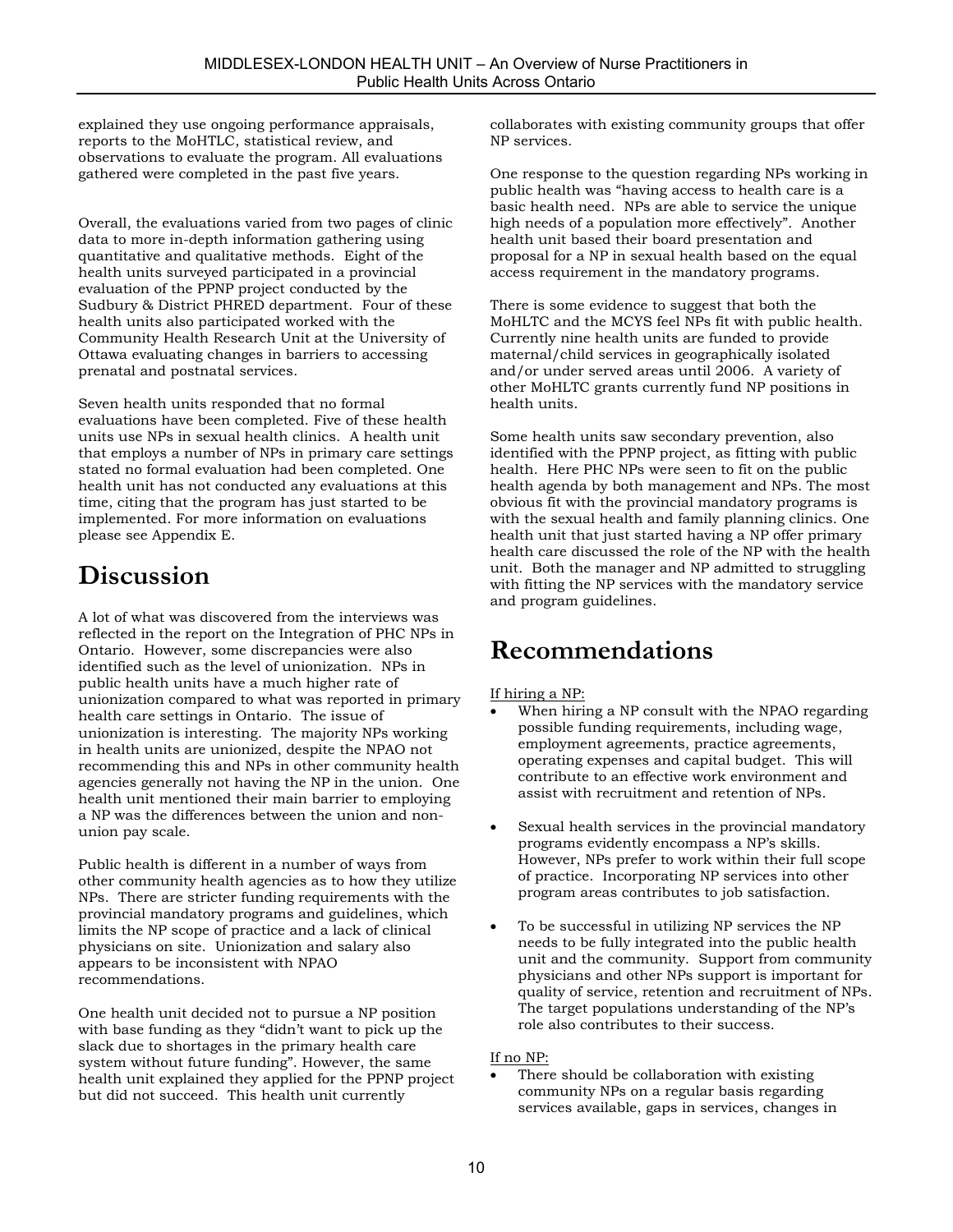programming, and current information on health protection, promotion and education. Some health units without NPs explained that considerable effort was spent with NPs in the community to ensure public health programs and services were part of the NPs knowledge base. This allowed the health unit to acquire some of the benefits of NP services for their community and the NP benefits with current information on public health services.

## **Conclusion**

There appears to be challenges with incorporating NPs into public health within the mandatory guidelines outside of sexual health. All health units who utilize the services offered by a NP have found them to be beneficial in moving forward the public health agenda. NPs offer excellent services in health education, health protection through primary and secondary prevention measures (e.g. early diagnosis and treatment), and successfully accessing under serviced populations. NPs also are seen as clinical leaders and are consulted regularly by other professional staff. There are however some challenges with incorporating NP services. For example, the implementation of Mandatory Health Programs and Service Guidelines widely varies across the province leading to different utilization of NP services. By the nature of funding Ontario public health units the NPs are often not utilized unless additional funding is made available specific to hiring NPs. This poses a challenge to integrating NPs into public health. Excluding NPs in sexual health programs, only two health units funded NP positions from base funding. Others rely on project or MoHLTC funding opportunities. Funding structure changes will need to be reexamined if NPs are to become integrated into the role of public health across the province.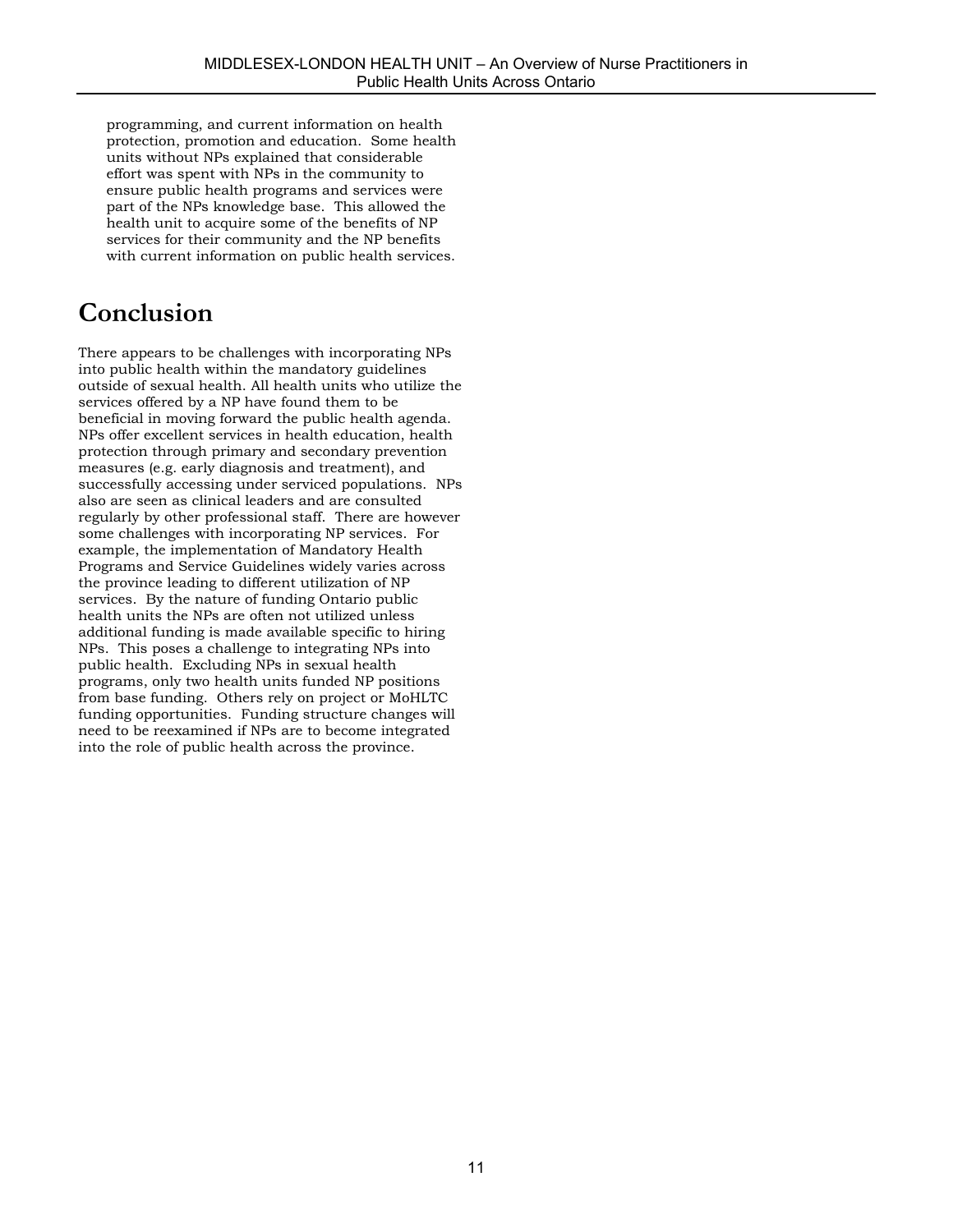## **References**

College of Nurses of Ontario (2004). *Practice Standard: Registered Nurses in the Extended Class* (Pub. No. 41038).

- College of Nurses of Ontario (2005). *Registered Nurses in the Extended Class: Description of Three Streams of Nurse Practitioner Practice.* Retrieved September 7, 2005 from www.cno.org/for/rnec/3streams.htm.
- *Report on the Integration of Primary Health Care Nurse Practitioners into the Province of Ontario (Revised January* 2005)*.* Retrieved August 12, 2005 from http://www.health.gov.on.ca/english/public/pub/ministry\_reports/nurseprac03/nurseprac03\_mn.html.
- Engdasaw, A. (2002). "Equal Access Indicators for Ontario's Mandatory Core Programming Requirements". Ontario Public Health Association.
- Healey, S., Beath, L., Corley, K., McRae-Stevens, D., & Van Deist, C. (2001). "Student Health Services Study: Final Report." Wellington-Dufferin-Guelph Health Unit; Guelph Police Service; Homewood Community Alcohol and Drugs.
- Huron County Health Unit. "Huron County Health Unit School Clinic Profile".
- MacLean, L., Estable, A., Meyer, M., Peterson, W., Engdasaw, A. (2005). *Assessing Access in Nurse Practitioner-Provided Prenatal and Postnatal Care: Perspectives of Clients and Community Leaders: Final Report*. Ottawa, University of Ottawa, Community Health Research Unit.
- Michel, I. (2001). *Nurse Practitioner Cervical Screening Pilot Project Evaluation*. Retrieved September 29, 2005, from www.phred-redsp.on.ca/cur\_projects/cerv\_screening.html.
- Nurse Practitioners Association of Ontario (2005). "Strategies for Successful Integration of Primary Health Care Nurse Practitioners in Family Health Teams." Nurse Practitioners Association of Ontario: Toronto.
- Nurse Practitioners Association of Ontario (2002). *Position Statement: Program Funding for Primary Health Care NPs.* Retrieved August 24, 2005, from www.npao.org/statements.aspx.
- Ontario Ministry of Health/Public Health Branch (1997). "Mandatory Health Programs and Services Guidelines". Ontario Ministry of Health and Long Term Care: Toronto.
- Ontario Ministry of Health/Public Health Branch (n.d.). *Prenatal and Postnatal Nurse Practitioner Services Initiative.* Retrieved August 19, 2005, from www.phb.ca/Documents/Extended%20NP%20Attachment4.1%20Mar12.2002.doc.
- Ontario Ministry of Health and Long-Term Care (2002, last modified January 4, 2005). *Nurse Practitioners Demonstration Project*. Retrieved August 8, 2005 from www.health.gov.on.ca/english/providers/program/nursing\_sec/npdp.html.
- Public Health Agency of Canada. (2005). *Make every mother and child count: Report on Maternal and child health in Canada* (Catalogue Number H124-13/2005; ISBN 0-662-68894-5).
- Schade, C. (1995). A preliminary comparison between local public health units in the Canadian province of Ontario and in the United States. *Public Health Reports, 110(1),* 35-41.
- Snelling, S. (2003). "Evaluation of the Sudbury & District Health Unit Women's Health and Wellness Program." Public Health Research, Education & Development Program.
- Snelling, S., Ehrlich, A., Grafton, D., Michel, I., MacLean, L., & McFarland, V. (2005). "Evaluation of the Prenatal and Postnatal Nurse Practitioner Services Initiative: Interim Report." Sudbury & District Health Unit: Public Health Research, Education & Development Program.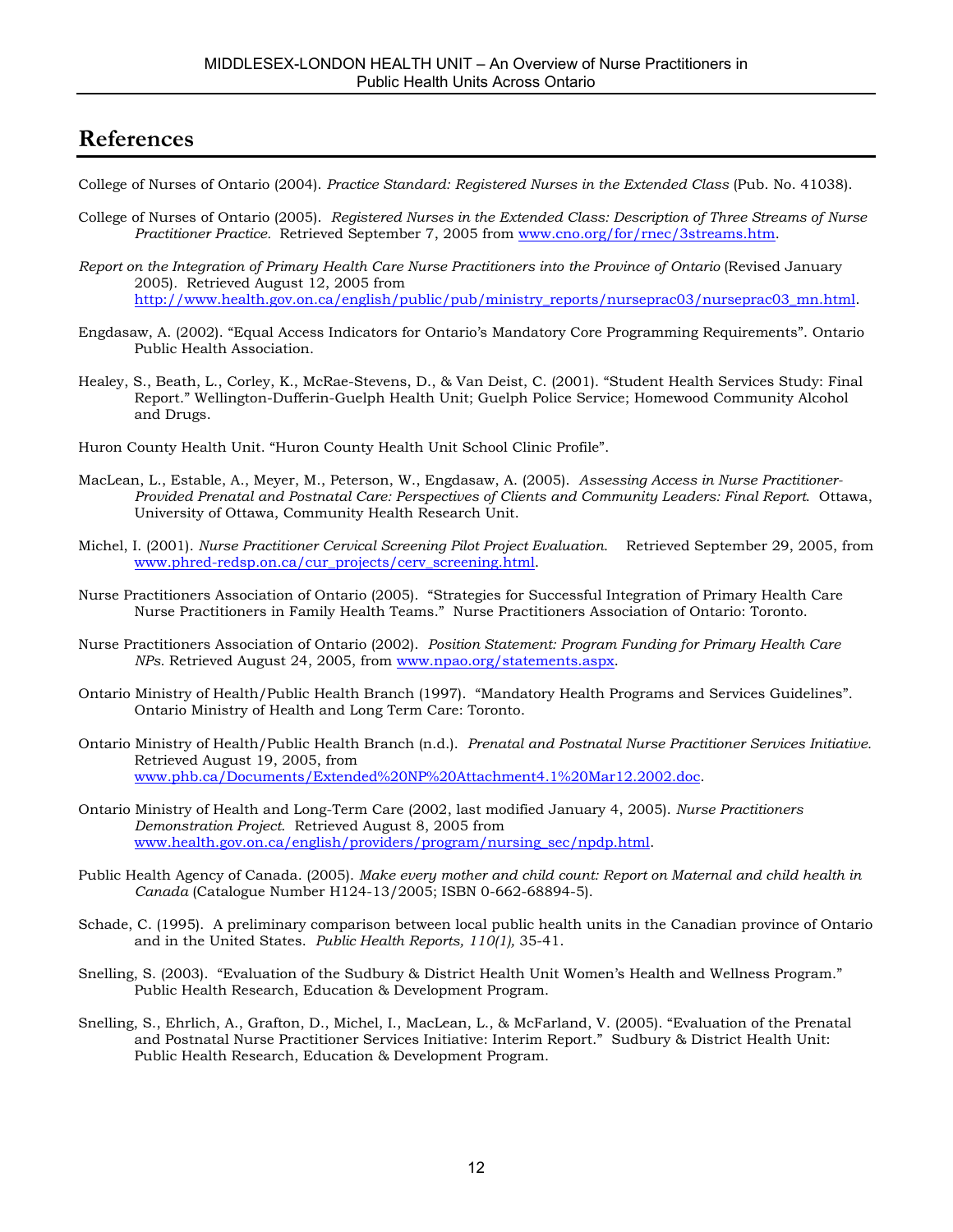## **Appendix A**

## **Survey Questions for Health Units With RN(EC)**

**Date:**

**Health Unit:**

**Contact Person:**

#### **Length of call:**

Possible Questions:

- 1) Do you currently employ RN(EC)? If yes, How many?
- 1) In what capacity? (Sexual Health, Immunizations, Maternal/Child Health, or in the schools.)
- 2) How is the position funded? How long will the funding last? When was it funded?
- 3) Area (rural vs. urban) served?
- 5) Salary range?
- 6) Do they belong to a union?
- 7) Can you send me a copy of your job description?
- 8) How many hours are they employed a week?
- 9) How is their time divided?
- 10) What areas of Mandatory programs are covered through their work?
- 11) How has the program been evaluated? By staff, the public, management? Can you share your results?
- 12) What is the success of the NPs? Are they busy; being utilized?
- 13) Are you reaching your planned or proposed target audience?
- 14) What is their work setting? Do the NPs home visit, work by appointment, drop-in clinics, in collaboration with PHNs or other health care professionals?
- 15) How do you see the NPs fitting into the public health agenda?
- 16) Issues with recruitment and retention?
- 17) How did you get the NP approved by the board? Proposal? PowerPoint? Can you share that?
- 18) Who is the collaborative MD? Is it the MOH? What is the consultation rate?

#### **Information that will be sent:**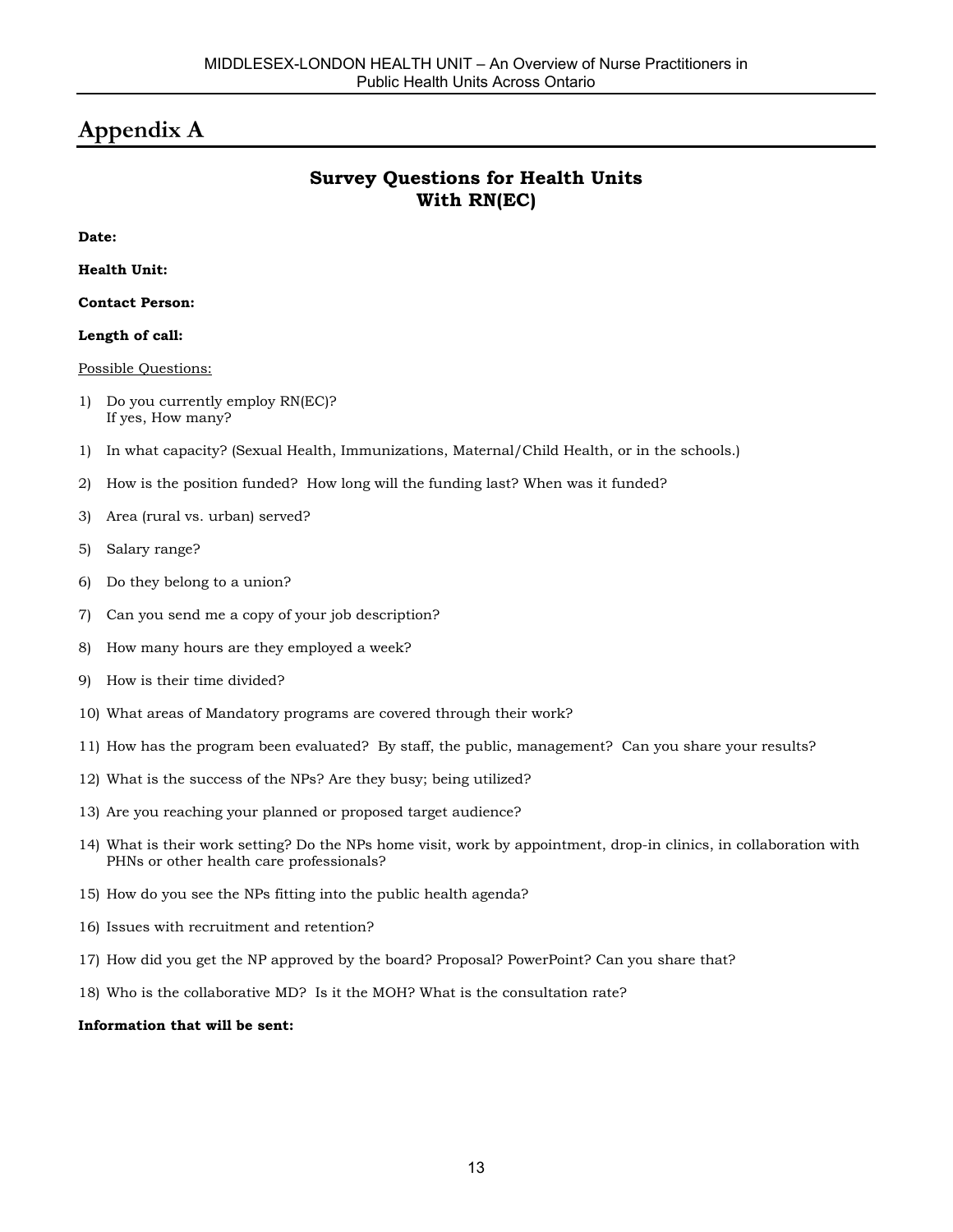## **Appendix B**

## **Survey Questions for Health Units without RN(EC)**

**Date:**

**Health Unit:**

**Contact Person:**

**Length of call:**

Possible Questions:

1) Do you currently or have you in the past employed RN(EC)?

#### 2) If not why not?

- 3) Have you ever considered hiring a NP?
- 4) What did you learn?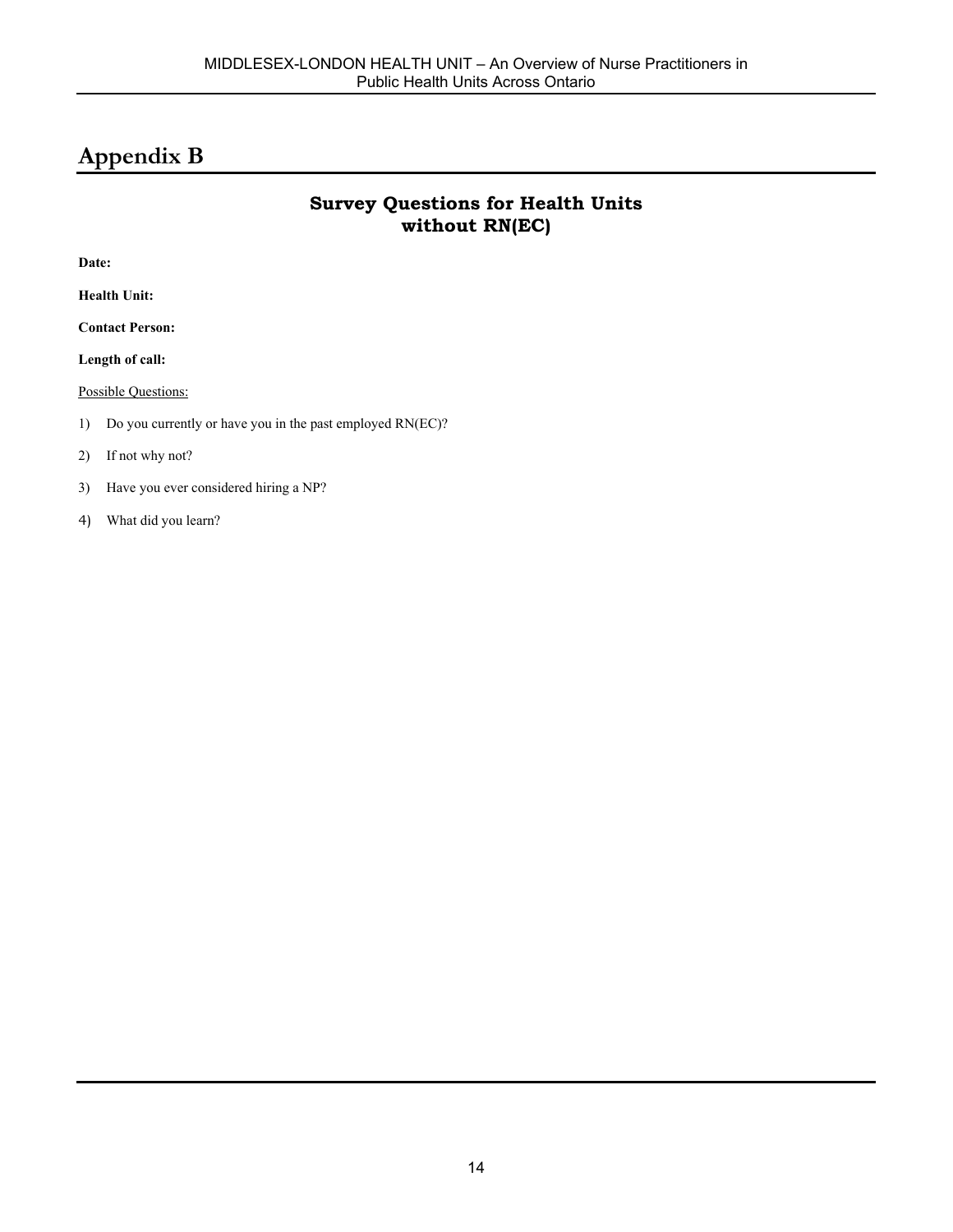## **Appendix C**

## **Summary Table of Health Units Not Employing RN(EC)**

| Considered hiring RN(EC)?                                                                                                                                                                                                                                                                     | Comments                                                                                                                                                                                                                                                                                                                                                                                                                                                                                                                                                       |
|-----------------------------------------------------------------------------------------------------------------------------------------------------------------------------------------------------------------------------------------------------------------------------------------------|----------------------------------------------------------------------------------------------------------------------------------------------------------------------------------------------------------------------------------------------------------------------------------------------------------------------------------------------------------------------------------------------------------------------------------------------------------------------------------------------------------------------------------------------------------------|
| Considering contracting a NP for<br>sexual health rather than<br>employing.                                                                                                                                                                                                                   | Considering contracting because hiring would require new job<br>role/classification, inclusion in the union and "different rate".                                                                                                                                                                                                                                                                                                                                                                                                                              |
| Have not considered hiring an NP<br>at this time.                                                                                                                                                                                                                                             | Have had conversations with MOH on this but currently the Health Unit<br>is not organized at this time for a NP. Require a family physician. Would<br>require a position that can travel through the counties.                                                                                                                                                                                                                                                                                                                                                 |
| Have discussed this at length.<br>Did apply for the ECD funding<br>with the prenatal-postnatal<br>project 2-3 years ago. Did not<br>succeed.<br>Did consult with the board but<br>they decided to stick with their<br>mandate. Waiting to see what<br>happens with Family Health<br>Networks. | Discussed ++ with board of health and senior management but "not<br>looking at picking up the slack due to shortages in the primary health<br>care system without extra funding". Have collaborated with community<br>groups and do have a NP in the area but not with HU or other mandated<br>initiatives. But will continue to work with and support the primary health<br>care system. Plan to wait to hear/see what the Public Health branch and<br>Public Health advisors say about use of that role. Not going to be doing<br>anything else anytime soon |
| Not in parent / child. Applied for<br>ECD project, was denied                                                                                                                                                                                                                                 | If separate funding system became available would consider.<br>$\blacksquare$<br>Currently have project with the Community Health Centre (CHC) and<br>the Ontario Early Years Centre (OEYC) where NP is secounded to<br>OEYC once a week. PHNs can refer to NP. This program is esp.<br>popular with immigrant population. Would not consider hiring with<br>50/50 because of duplication of service<br>have 2-3 PHNs trained as NPs but choosing to work as a PHN                                                                                             |
| Yes                                                                                                                                                                                                                                                                                           | Not to say might not. Don't have a category for a NP at this time. Have<br>not had one because there hasn't really been a need. Other priorities<br>taking time. One issue is seeing how NPs fit in with the contract union<br>salary scale. Would be using more in sexual health-looking to expand<br>those services.                                                                                                                                                                                                                                         |
| Yes, but too expensive.                                                                                                                                                                                                                                                                       | Too expensive, did not make proposal to board. Unsure if could use<br>RN(EC) in enough programs to make it worthwhile.                                                                                                                                                                                                                                                                                                                                                                                                                                         |
| Yes informally                                                                                                                                                                                                                                                                                | Considered it, not moving forward with it at this time. Unsure of support<br>throughout agency.                                                                                                                                                                                                                                                                                                                                                                                                                                                                |
| Too expensive. Using PHNs in<br>clinical model with medical<br>directives.                                                                                                                                                                                                                    | Not using RN(EC) in any other area and have not considered in maternal<br>child health. Do not plan to at this time.                                                                                                                                                                                                                                                                                                                                                                                                                                           |
| Yes but no position was created                                                                                                                                                                                                                                                               | Work with an NP in the community as an informal liaison only. NP may<br>use their space at the Health Unit.                                                                                                                                                                                                                                                                                                                                                                                                                                                    |
| Not seriously                                                                                                                                                                                                                                                                                 | Have PHNs enrolled in the education NP program part time. Not<br>considering hiring a NP at this time.                                                                                                                                                                                                                                                                                                                                                                                                                                                         |
| Yes but had difficulties between<br>union and non-union pay scale.                                                                                                                                                                                                                            | Decided to hire a policy and research analyst.<br>$\overline{\phantom{a}}$<br>Had troubles with capturing an NP under the collective agreement.<br>$\blacksquare$<br>Would have liked it as a non-union position for the flexibility.<br>Currently in the collective agreement there is a position as supervisor<br>that includes decision making/judgement.                                                                                                                                                                                                   |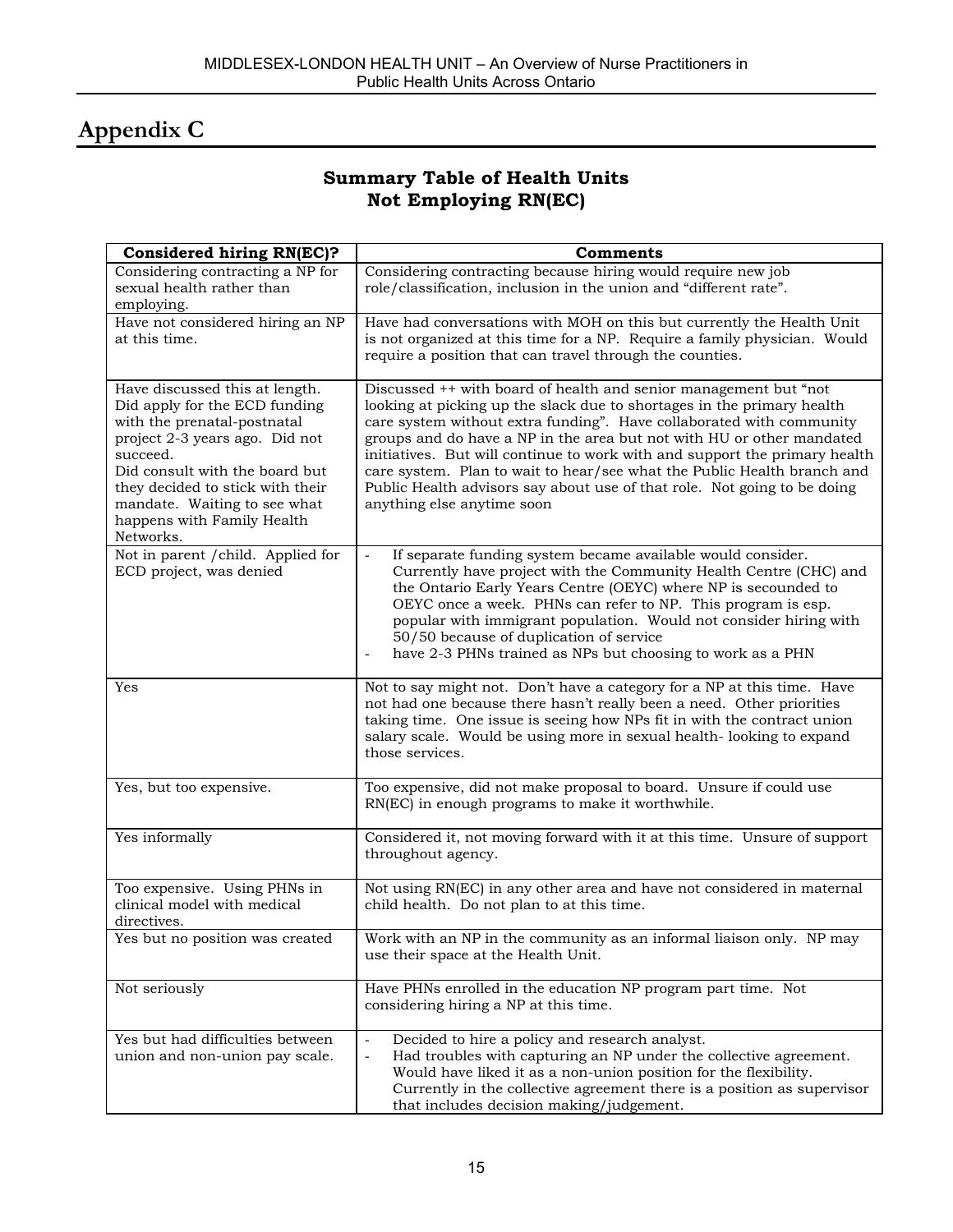| Considered hiring RN(EC)?                                                                                                                                                       | Comments                                                                                                                                                                                                                                                                                                                                                                                                                                                                               |
|---------------------------------------------------------------------------------------------------------------------------------------------------------------------------------|----------------------------------------------------------------------------------------------------------------------------------------------------------------------------------------------------------------------------------------------------------------------------------------------------------------------------------------------------------------------------------------------------------------------------------------------------------------------------------------|
|                                                                                                                                                                                 | With NP salaries at $\frac{570,000}{5}$ this puts them at a level between<br>$\blacksquare$<br>supervisor/management which means they would need to supervise<br>10 staff which is a full time job in itself and the reason for hiring the<br>NP is to use them as a clinician. So decided to have PHNs work<br>under medical directives doing pap's, STI smears, dispensing of<br>medications, gestational sizing. Some clinics are PHN only model<br>some are combined PHN/MD model. |
| Don't feel it is needed at this<br>time.                                                                                                                                        | Have a number of NP in the community, feel services provided there.<br>Don't feel an NP is required to complete programming at this time.                                                                                                                                                                                                                                                                                                                                              |
| Not with HU mandated programs.<br>Part of director's responsibilities<br>with CHC.                                                                                              | Use NP in CHCs only not with provincial mandatory programs or ECD<br>and used for rural/remote areas.                                                                                                                                                                                                                                                                                                                                                                                  |
| Have put forth a number of<br>requests for NP in child/family<br>health, clinical services and<br>sexuality and family planning<br>clinic. Proposals have not been<br>accepted. | No additional information was provided.                                                                                                                                                                                                                                                                                                                                                                                                                                                |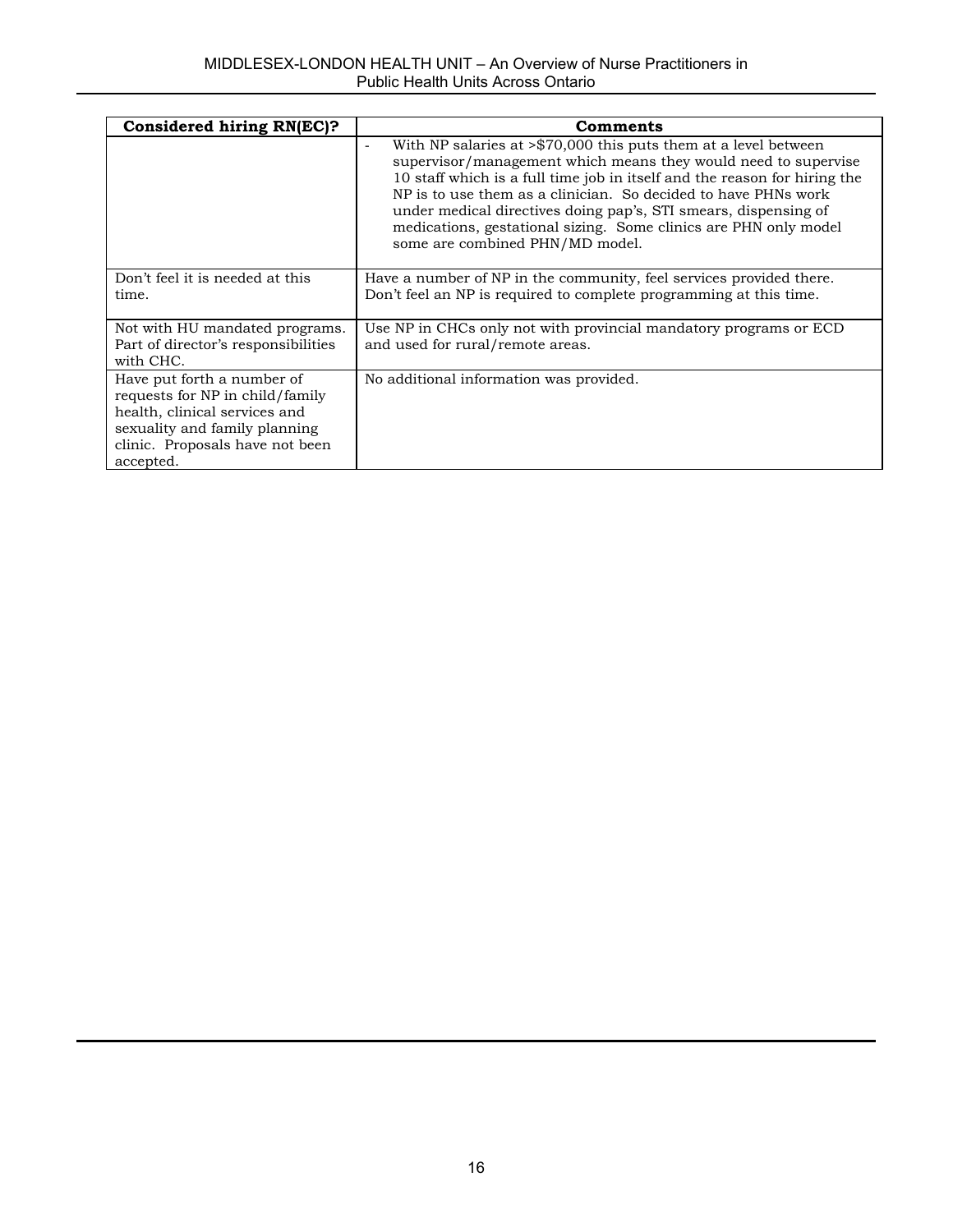## **Appendix D**

### **SUMMARY TABLE of HEALTH UNITS EMPLOYING RN(EC)**

| Area of Work                                                                       | <b>Funding</b>                                          | <b>Salary</b>                  | Union<br>(Y/N) | <b>Work Setting</b>                                                                                                                                                                                                                      | Collaborative<br>MD & Rate                                                                  | Recruitment<br>& Retention                                                                                                                                         | Success of<br><b>NPs</b>                                                                                                                                                             | Fit with PH                                                                                                                                                                                                                                                                                                                                                                                                                                                                                                    |
|------------------------------------------------------------------------------------|---------------------------------------------------------|--------------------------------|----------------|------------------------------------------------------------------------------------------------------------------------------------------------------------------------------------------------------------------------------------------|---------------------------------------------------------------------------------------------|--------------------------------------------------------------------------------------------------------------------------------------------------------------------|--------------------------------------------------------------------------------------------------------------------------------------------------------------------------------------|----------------------------------------------------------------------------------------------------------------------------------------------------------------------------------------------------------------------------------------------------------------------------------------------------------------------------------------------------------------------------------------------------------------------------------------------------------------------------------------------------------------|
| 1 PPNP<br>1 Sexual Health                                                          |                                                         |                                |                |                                                                                                                                                                                                                                          |                                                                                             |                                                                                                                                                                    |                                                                                                                                                                                      |                                                                                                                                                                                                                                                                                                                                                                                                                                                                                                                |
| 1 PPNP<br>1 Clinic<br>Services (VPD,<br>STI, Travel, Tb<br>$f/u$ ) started<br>2003 | ECD until<br>2006<br>Clinic - Base<br>Funding           | Will be<br>negotiating<br>soon | Yes            | ECD-@ OEYC<br>- Protocol for DI with<br>PPNP esp. important.<br>Work with PHN with in-<br>services/consultations,<br>PHNs refer to her.<br>- by appt. only, will see<br>urgent Drop-In                                                   | Currently<br>MOH was a<br>family<br>physician<br>initially but<br>was going to<br>\$1000/m0 |                                                                                                                                                                    | Yes,<br>definitely.<br>To the<br>point where<br>appoints<br>were the<br>only option                                                                                                  |                                                                                                                                                                                                                                                                                                                                                                                                                                                                                                                |
| 1 primary<br>health care                                                           | PHN position<br>topped up<br>with<br>municipal<br>funds | 77,422.80<br>to<br>91,409.60   | Yes            | Working on how program<br>fits with mandatory<br>programs.<br>By appt. only. Seniors to<br>newborns. Primarily<br>women, see some men.<br>As a new NP did not want<br>to work only in sexual<br>health.<br>Has administrative<br>support | Acting MOH -<br>No fee                                                                      | Had two PHNs<br>that just<br>graduated<br>from the<br>program that<br>applied. NPs<br>were<br>interested<br>because it did<br>not include<br>only sexual<br>health | Getting<br>better, one<br>sex h.<br>clinic<br>outside<br>town. Did<br>newspaper<br>article with<br>not a huge<br>response.<br>Word of<br>mouth,<br>pres. to<br>community<br>programs | $Mgr. - not sure, huge$<br>need for primary care<br>in area. This is a way<br>to get additional<br>health information<br>out to certain<br>populations<br>$NP - see$ it as a good<br>mix. Tricky with PH<br>mandates outside of<br>Sexual Health. I.e.<br>Well baby clinics,<br>PHN can do it, and<br>can't start<br>auscultating infants,<br>esp. if they have a<br>family MD. Same<br>with immunizations.<br>Resources and<br>education materials<br>should and can be<br>done by PHNs and<br>communications |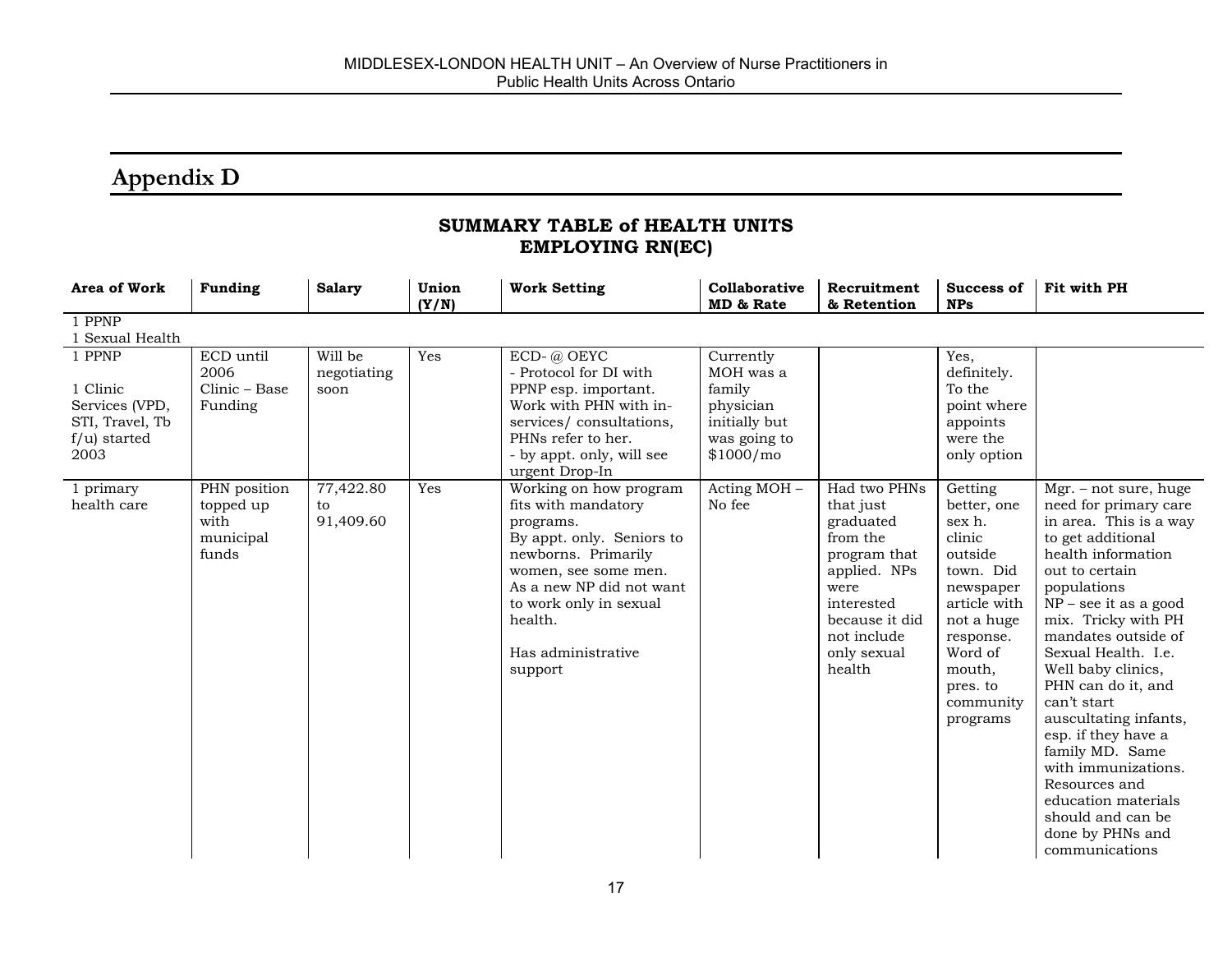| <b>Area of Work</b>                             | <b>Funding</b>             | <b>Salary</b>                                                                                       | Union<br>(Y/N)                | <b>Work Setting</b>                                                                                                                                                                       | Collaborative<br>MD & Rate                                                            | Recruitment<br>& Retention                                                                                                                             | Success of<br><b>NPs</b>                                                                                                                                                                                | Fit with PH                                                                                                                                                                                                                                                                                                                                                             |
|-------------------------------------------------|----------------------------|-----------------------------------------------------------------------------------------------------|-------------------------------|-------------------------------------------------------------------------------------------------------------------------------------------------------------------------------------------|---------------------------------------------------------------------------------------|--------------------------------------------------------------------------------------------------------------------------------------------------------|---------------------------------------------------------------------------------------------------------------------------------------------------------------------------------------------------------|-------------------------------------------------------------------------------------------------------------------------------------------------------------------------------------------------------------------------------------------------------------------------------------------------------------------------------------------------------------------------|
|                                                 |                            |                                                                                                     |                               |                                                                                                                                                                                           |                                                                                       |                                                                                                                                                        |                                                                                                                                                                                                         | dept.<br>- NP position hard to<br>sell with staff; tried to<br>answer to staff how<br>primary care fits with<br>public health                                                                                                                                                                                                                                           |
| 1 ECD                                           | <b>ECD</b>                 | $64,227.80 -$<br>80,298.40                                                                          | Yes                           | Clinic, mainly appt, does<br>some drop in, no HV b/c<br>pop. Does not have<br>phone.<br>No administrative<br>assistant (AA) so does<br>some secretarial duties<br>and administration work | $$0 - It is a$<br>collaborative<br>partnership,<br>not a way to<br>make more<br>money | Took time to<br>recruit<br>because in<br>small rural<br>area and not<br>in clinical<br>setting.                                                        | $Yes - with$<br>in weeks of<br>opening<br>clinic filled.<br>Pop. saw<br>benefit that<br>NP was<br>female, esp.<br>with Low-<br>German                                                                   | Connections with<br>other HU programs,<br>CAPC, HBHC, and<br>community<br>organizations: OEYC<br>and immigration<br>agency                                                                                                                                                                                                                                              |
| 1.6 Sexual<br>Health                            | Base funding               | 70,288-<br>81,900                                                                                   | Yes                           | Not sure of break down.<br>Mainly sexual health<br>clinic and secounded to<br>"health bus"                                                                                                | Medical<br>consultant at<br>HU 17.5<br>hrs/week.<br>Part of hourly<br>rate            | Not a problem                                                                                                                                          | Get best of<br>both<br>worlds; the<br>dx/tx/rx<br>for routine<br>health<br>issues and<br>the skills of<br>a nurse<br>with<br>education,<br>counseling<br>and<br>understand<br>ing<br>behavior<br>change | RE: health bus<br>"Some days yes, some<br>days no" A lot of the<br>health bus is looking<br>at lifestyle, eating<br>behaviors, smoking<br>cessation, behavior<br>change etc. Does<br>there need to be an<br>NP for this or could it<br>be a PHN? Have been<br>instances where<br>having a NP has been<br>beneficial to the<br>clients. Works well<br>with sexual health |
| 1 PPNP<br>1 Sexual<br>Health, STI<br>AA 0.5 FTE | <b>ECD</b><br>Base funding | $2005 -$<br>$$33.25-$<br>\$43.26;<br>$(\$78,322)$<br>$2006 -$<br>\$34.08-<br>\$44.34;<br>(\$80,698) | Yes (has<br>some<br>comments) | Both in clinics<br>ECD NP may go into<br>home, unsure if she has<br>done this.                                                                                                            | Community<br>physicians<br>with no<br>charge.                                         | Recruitment<br>for a mat.<br>Leave has<br>been a real<br>issue. Unable<br>to do so.<br>Current NPs<br>commute from<br>Hamilton and<br><b>Brantford</b> | $Yes - really$<br>hopes<br>program<br>continues,<br>the<br>community<br>is very<br>much<br>behind this<br>project,                                                                                      |                                                                                                                                                                                                                                                                                                                                                                         |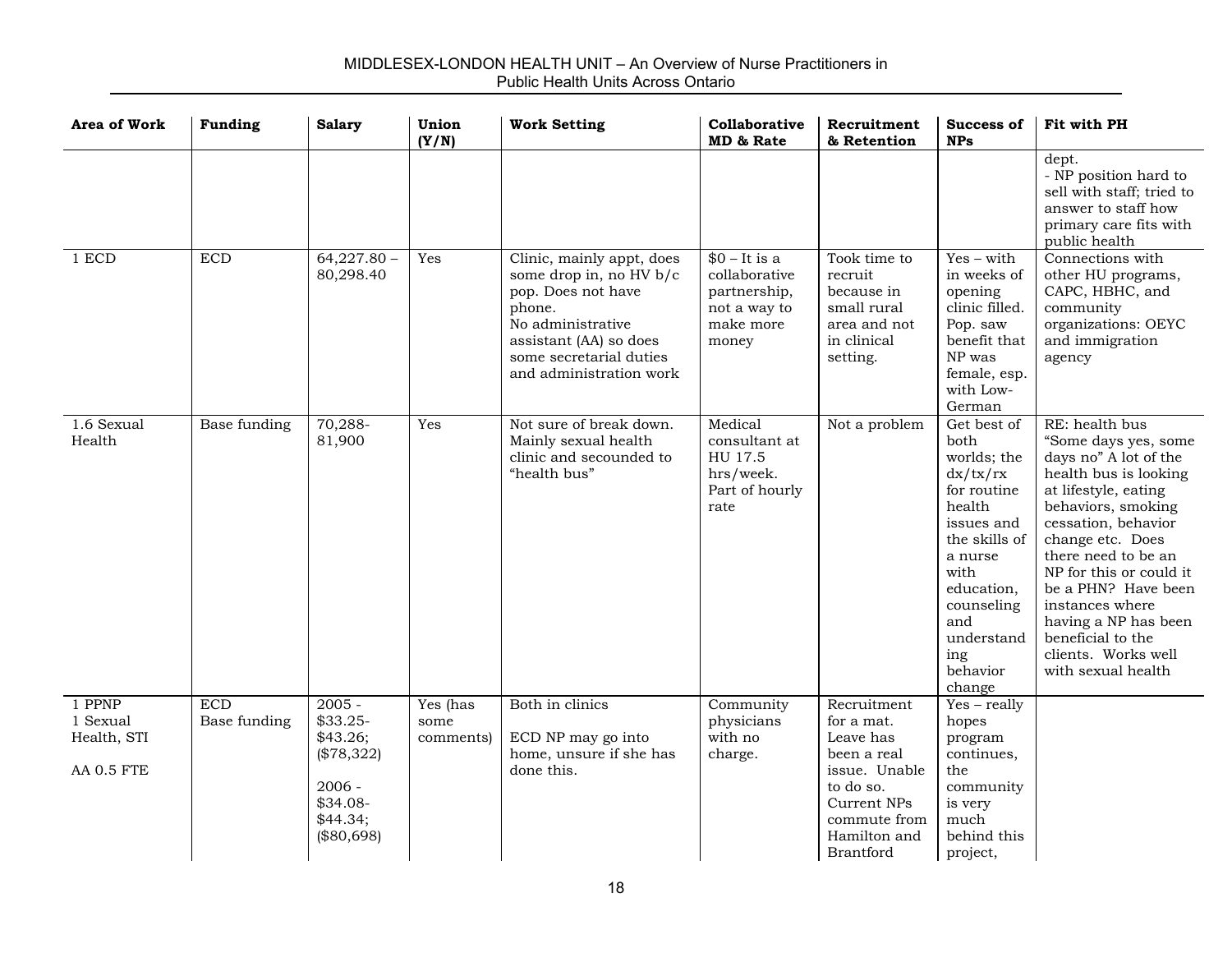| <b>Area of Work</b>      | <b>Funding</b> | <b>Salary</b>                                                                           | Union<br>(Y/N) | <b>Work Setting</b>                                                                                                                                  | Collaborative<br>MD & Rate                                                       | Recruitment<br>& Retention                                                               | <b>Success of</b><br><b>NPs</b>                                                                                                                                                                                                                                                               | Fit with PH                                                                                                                                                                                                                                                                                                                                                                                                                                                         |
|--------------------------|----------------|-----------------------------------------------------------------------------------------|----------------|------------------------------------------------------------------------------------------------------------------------------------------------------|----------------------------------------------------------------------------------|------------------------------------------------------------------------------------------|-----------------------------------------------------------------------------------------------------------------------------------------------------------------------------------------------------------------------------------------------------------------------------------------------|---------------------------------------------------------------------------------------------------------------------------------------------------------------------------------------------------------------------------------------------------------------------------------------------------------------------------------------------------------------------------------------------------------------------------------------------------------------------|
|                          |                |                                                                                         |                |                                                                                                                                                      |                                                                                  |                                                                                          | there is<br>such a<br>need for<br>basic<br>health care<br>in this<br>community                                                                                                                                                                                                                |                                                                                                                                                                                                                                                                                                                                                                                                                                                                     |
| Sexual Health<br>0.4 FTE | Base funding   | Not given,<br>being<br>renegotiated<br>"on the low<br>side of<br>other health<br>units" | Yes            | Sexual health clinics only-<br>by appointments but see<br>drop ins if not busy                                                                       | STD/Sexual<br>clinic medical<br>director                                         | N <sub>0</sub>                                                                           | Yes appts<br>booked                                                                                                                                                                                                                                                                           |                                                                                                                                                                                                                                                                                                                                                                                                                                                                     |
| 1 PPNP                   | <b>ECD</b>     | As of Dec<br>2004<br>7 Grid -<br>$$32.78-$<br>\$42.77<br>$$59,659 -$<br>\$77,841        | Yes            | Clinics in Mennonite/<br>Amish communities.<br>Does some HV especially<br>initially through PHN.<br>Requests through schools,<br>clinics at schools. | 1 informal<br>consultation,<br>1 MD in<br>Palmerston<br>charges \$100<br>a month | - had to start<br>at top of grid<br>despite no<br>experience<br>because of the<br>market | Extremely<br>busy. Not<br>too difficult<br>getting to<br>community<br>Worked<br>with PHN<br>first<br>- very<br>successful<br>with school<br>program<br>which was<br>primarily<br>sexual<br>health and<br>birth<br>control.<br>PHNs now<br>in high<br>schools<br>with<br>medical<br>directives | Really interested in<br>NPs in high schools<br>primarily around sex.<br>Health. Reasons<br>students went to<br>clinic was mainly s.<br>health, STI,<br>relationship issues,<br>other reasons<br>included:<br>- pregnancy testing<br>- alcohol<br>consumption<br>counseling<br>- smoking cessation<br>- depression, stress<br>and mental health<br>- nutrition for BMI<br>$20$<br>- illness, pain, and<br>injury<br>- skin care/personal<br>hygiene<br>- self esteem |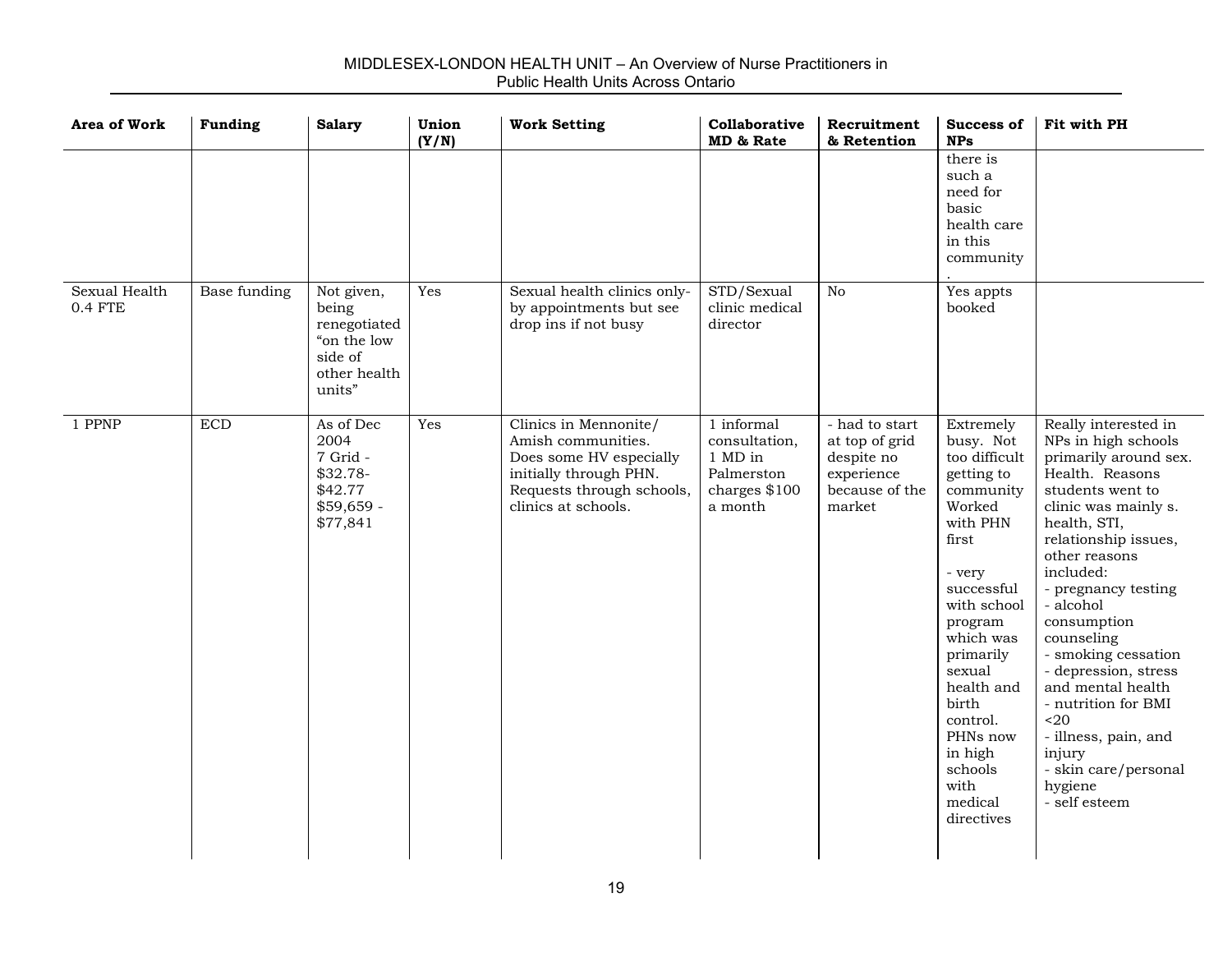#### **Area of Work Funding Salary Union (Y/N) Work Setting Collaborative MD & RateRecruitment& RetentionSuccess ofNPsFit with PH**0.25 FTESexual Health1 FTE (vacant) primary care Base Funding One timegrant \$65,520- \$79,989 No (includes supervisio n) Sexual Health – by appt. clinic only Community physician, no payment. Contacts onceevery 2-3 monthsYes, lack of NPs availableandenrollment inprograms minimal.Those whohavegraduated wish to bewith a physician on site. Lack of other NPs tocollaboratewith.- 5 weekwaiting list NP's comments "Likea glove". Provide very personal and dedicated care.Enable people to have a choice.1 Sexual Health no extra AAsupport Base Funding – took PHNposition and topped up to NP salary \$41.31/hr \$75,227/ year What localCHC ispaying Yes | By appt. clinics; accept walk ins- 10-15% no show rateCurrentMedicalDirector, consultant, and clinicphysician Yes – anincrease inthe numberclients seenin clinicsNP – really see it fits Building on skills of PHN: criticalthinking, community development, my scope takes in 90% of services. NP scope is 60-80% of primary care NP student with hxHBHC – well baby clinics, expanded scope - Immunizationsorder various tests, referrals. Maternalchild, scope of NP is especially relevant. Used in preventative role. Preconceptual health, prenatal f/u in early months, prenatal classes, immediate long-term, 1st week appt i.e. BF problems, assess better coping and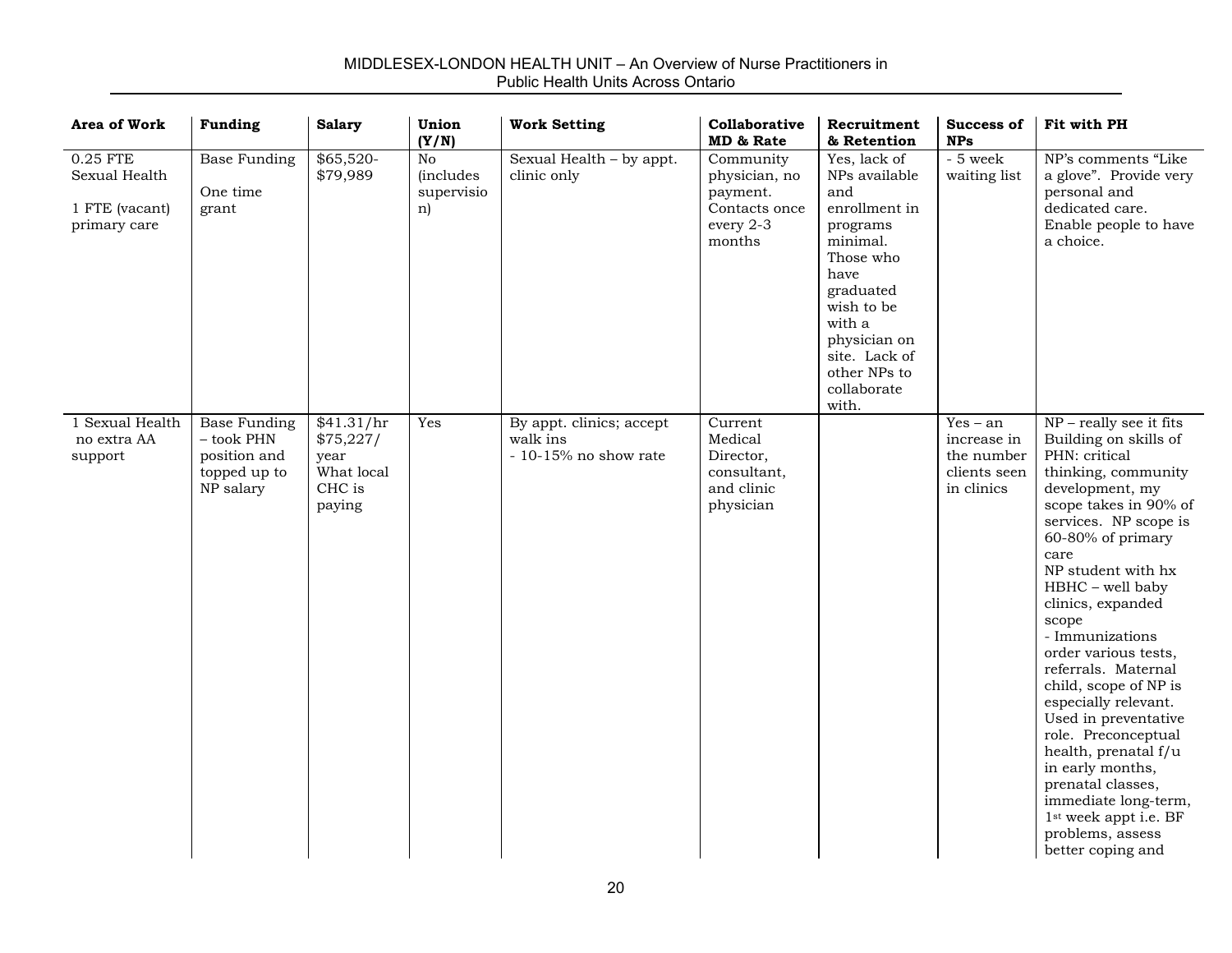| <b>Area of Work</b>                                                                     | <b>Funding</b>                                                                      | <b>Salary</b>                                                         | Union<br>(Y/N) | <b>Work Setting</b>                                                                                                                                   | Collaborative<br>MD & Rate                               | Recruitment<br>& Retention                                                                                                                                                                                             | <b>Success of</b><br><b>NPs</b>                                                                                                   | Fit with PH                                                                                                                                                                                                                                                                                                         |
|-----------------------------------------------------------------------------------------|-------------------------------------------------------------------------------------|-----------------------------------------------------------------------|----------------|-------------------------------------------------------------------------------------------------------------------------------------------------------|----------------------------------------------------------|------------------------------------------------------------------------------------------------------------------------------------------------------------------------------------------------------------------------|-----------------------------------------------------------------------------------------------------------------------------------|---------------------------------------------------------------------------------------------------------------------------------------------------------------------------------------------------------------------------------------------------------------------------------------------------------------------|
|                                                                                         |                                                                                     |                                                                       |                |                                                                                                                                                       |                                                          |                                                                                                                                                                                                                        |                                                                                                                                   | feelings, obtain<br>resources,<br>adjustment at home-<br>counseling, well baby<br>visits $-1$ wk-18<br>months                                                                                                                                                                                                       |
| 1 PPNP                                                                                  | <b>ECD</b>                                                                          | $$67,267-$<br>\$75,548                                                | Yes            | Clinics, home visit rarely,<br>only if necessary. Some<br>work on policy and<br>procedures and<br>participate in some<br>research in the<br>community | 2 community<br>physicians-<br>no<br>consultation<br>rate | Trouble with<br>recruitment<br>$b/c$ 1) rural<br>area, 2) supply<br>of NP<br>especially with<br>Family Health<br>netowrks<br>coming, 3)<br>salary (lost 1st<br>one), 4) NP did<br>not pass exam<br>- happened<br>twice | $Yes -$<br>spread by<br>word of<br>mouth very<br>quickly                                                                          | Depends on what<br>they do, certainly to<br>meet needs of certain<br>populations, starting<br>to get into primary<br>care. "Start to slide<br>past Mandatory<br>Programs". Feels can<br>fill primary care gap<br>quite well, feel pretty<br>big gap. Area of<br>caution not to slide<br>into primary care<br>only.  |
| 4 in primary<br>care<br>Pediatric clinic<br>has 1 FTE AA<br>1 Rural NP has<br>1 RPN FTE | 2 NP in<br>demonstration<br>project<br>2 currently<br>100%<br>municipally<br>funded | 8 levels in<br>grid<br>$$40.66-$<br>\$49.54<br>$$74,001-$<br>\$90,162 | Yes            | By appt. clinics only, no<br>HV; one downtown, two<br>rural areas, one ped.                                                                           | \$10,000/yr<br>stipend                                   | No troubles,<br>believe<br>because able<br>to use full<br>scope of<br>practice                                                                                                                                         | $Yes -$<br>20,000<br>roistered<br>that don't<br>have MD.<br>The<br>downtown<br>clinic had<br>200 people<br>roistered in<br>2 days | Access to Health care<br>is a basic health<br>need. NPs are able to<br>service the unique<br>high needs of this<br>population more<br>effectively. Typically<br>family physicians<br>don't always accept<br>them. However, the<br>NPs seem to be able<br>to work with them,<br>provide a whole<br>different service |
| 1 sexual health<br>1 PPNP<br>Has AA help                                                | ECD and Base                                                                        | \$64,318.80<br>\$85,885.80                                            | Yes            | Clinics - 50% PPNP and<br>50% sex. H clinic                                                                                                           | \$100/hr                                                 | Had to split<br>two positions<br>because could<br>not fill one.<br>Related to<br>PPNP project<br>not permanent                                                                                                         | Slow, could<br>be busier,<br>just started<br>PPNP clinic<br>related to<br>recruitment<br>issues                                   | Not really, more of an<br>acute care. Works<br>well with s. health;<br>allows her to work<br>without MD. "Is it<br>truly Public Health?<br>Probably not"                                                                                                                                                            |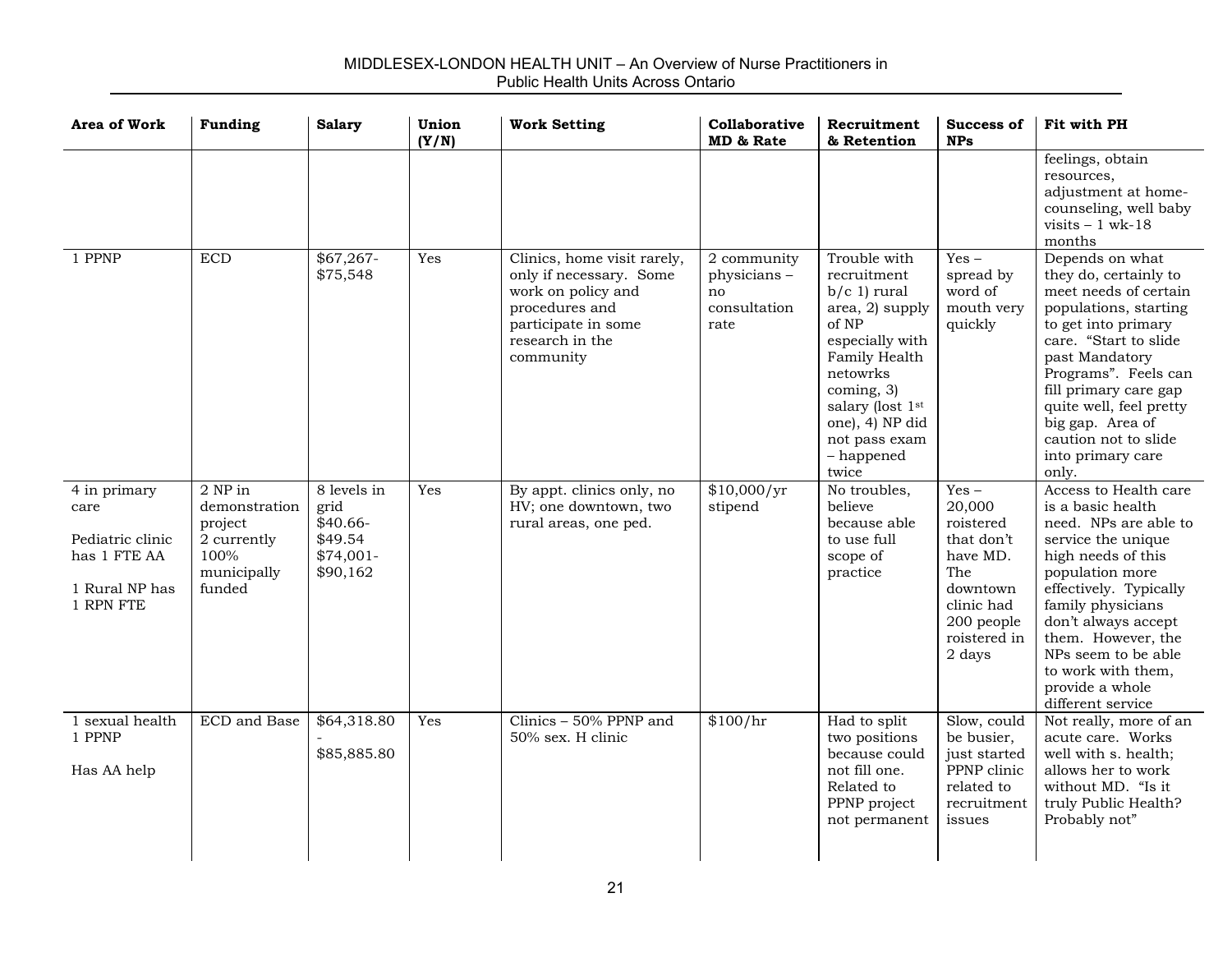| <b>Area of Work</b>                                                                                                   | <b>Funding</b>                                | <b>Salary</b>                                | Union<br>(Y/N) | <b>Work Setting</b>                                                                                                                                                                                                 | Collaborative<br>MD & Rate                                                                                                                                                                                                                                                                                                                                                                                                                                                                           | Recruitment<br>& Retention                                                       | Success of<br><b>NPs</b>                                                                                                       | Fit with PH                                                                                                                                                                                                                                                                                                                                                                                                                                                                                                                                                              |
|-----------------------------------------------------------------------------------------------------------------------|-----------------------------------------------|----------------------------------------------|----------------|---------------------------------------------------------------------------------------------------------------------------------------------------------------------------------------------------------------------|------------------------------------------------------------------------------------------------------------------------------------------------------------------------------------------------------------------------------------------------------------------------------------------------------------------------------------------------------------------------------------------------------------------------------------------------------------------------------------------------------|----------------------------------------------------------------------------------|--------------------------------------------------------------------------------------------------------------------------------|--------------------------------------------------------------------------------------------------------------------------------------------------------------------------------------------------------------------------------------------------------------------------------------------------------------------------------------------------------------------------------------------------------------------------------------------------------------------------------------------------------------------------------------------------------------------------|
| 1 Sexual Health                                                                                                       | <b>Base Funding</b>                           | \$35.84-<br>\$41.65<br>\$65,228-<br>\$75,803 | Yes            | Wherever there are s.<br>health clinics. Also<br>participate in staff<br>education and practice<br>issues, policies, medical<br>directives. Interest in<br>evaluation and research.<br>Required to travel           | Physician is<br>HU employee<br>not contracted<br>out. Part of<br>work hours up<br>to 7h/week is<br>used for NP<br>consultation.<br>Increased to<br>about<br>$$133/hr$ with<br>all the usual<br>deductions for<br>staff<br>OHIP billing<br>for STI clinics<br>only paid to<br>the agency, no<br>the MD<br>Pay for<br>physician<br>meeting time<br>have<br>supported<br>attendance at<br>one<br>conference<br>Believed that<br>we needed to<br>support NP<br>practice by<br>providing MD<br>consultant | Recruitment<br>for part time is<br>a challenge.<br>Salary is also<br>a challenge | Oh yes $-$ no<br>issues                                                                                                        | Reasons for going to<br>NP:<br>- looked at cost to<br>expand clinic services<br>and it was more<br>feasible to employ a<br>NP<br>- Physicians<br>availability is limited<br>- MDs practice<br>choices change from<br>one to another<br>- NPs are very<br>committed to Best<br>Practices and<br>research<br>NPs support us in<br>excellent care<br>- This is different with<br>NPs who are HU<br>employees and sit in<br>on team meetings<br>- Don't have to<br>explain nursing<br>practice to an NP<br>- NPs more aware of<br>policy, becomes more<br>of a unified group |
| 1 PPNP<br>1.5 Sexual<br>Health/HIV/AI<br>DS/STI<br>Outreach<br>AA defiantly<br>needed, does<br>charts,<br>scheduling, | <b>ECD</b><br><b>Base Funding</b><br>(vacant) | \$38.64-<br>\$44.38<br>\$70,415-<br>\$80,771 | <b>Yes</b>     | PPNP has two sites<br>downtown and HU. A<br>need for expansion but<br>have not related to time,<br>distance and money. City<br>has more of a shortage<br>then outside the city<br>limits.<br>Sexual Health Outreach | The<br>collaborative<br>physician with<br>the PPNP<br>project is a<br>family<br>physician with<br>one hour of<br>time per week,<br>our annual                                                                                                                                                                                                                                                                                                                                                        | Recruitment<br>yes                                                               | Yes would<br>like<br>extension<br>on ECD<br>funding.<br>Very well<br>utilized and<br>successful;<br>we are in a<br>position of | Mgr-absolutely, clinic<br>service and<br>children's' programs<br>NP- fits well with<br>health unit because<br>of sexual health,<br>pregnancy tests, no<br>MD referred to NP<br>and HBHC. School<br>nurses with teen                                                                                                                                                                                                                                                                                                                                                      |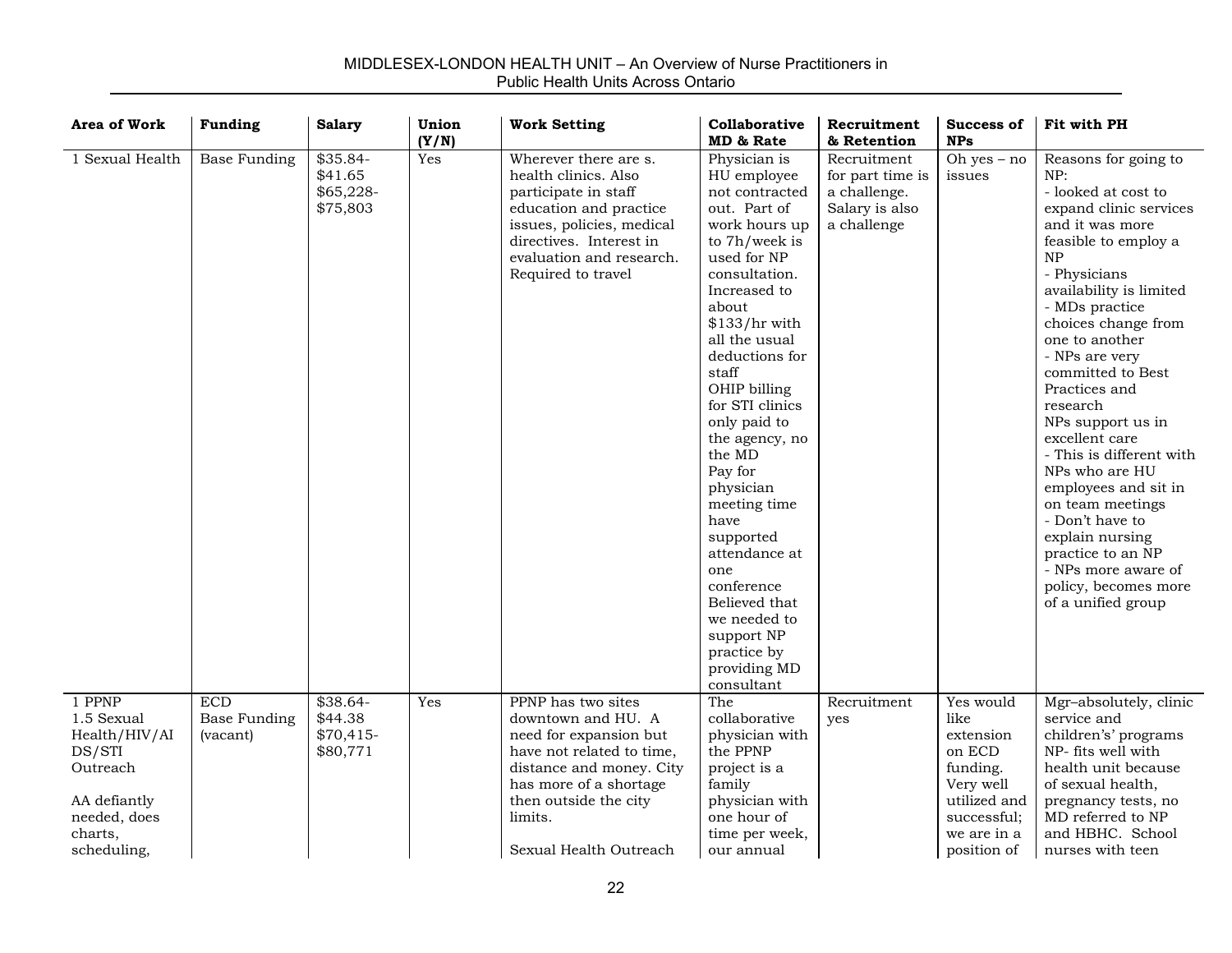| <b>Area of Work</b>                               | <b>Funding</b>                                                                                                   | <b>Salary</b>                      | Union<br>(Y/N)                 | <b>Work Setting</b>                                                                                                                                                                                                                                 | Collaborative<br>MD & Rate                                                                                                                                                                                   | Recruitment<br>& Retention                                                | <b>Success of</b><br><b>NPs</b>                                                                                   | Fit with PH                                                                                                                                                                                                                                                     |
|---------------------------------------------------|------------------------------------------------------------------------------------------------------------------|------------------------------------|--------------------------------|-----------------------------------------------------------------------------------------------------------------------------------------------------------------------------------------------------------------------------------------------------|--------------------------------------------------------------------------------------------------------------------------------------------------------------------------------------------------------------|---------------------------------------------------------------------------|-------------------------------------------------------------------------------------------------------------------|-----------------------------------------------------------------------------------------------------------------------------------------------------------------------------------------------------------------------------------------------------------------|
| clinic supplied,<br>stats and data<br>entry       |                                                                                                                  |                                    |                                | provides outreach to<br>populations within our<br>city and district that have<br>limited access to services<br>Modeled after the<br>Women's Wellness<br>program.<br>Flexible schedules that<br>includes weekdays,<br>evening and weekend<br>clinics | budget is<br>\$5,200. The<br>collaborative<br>physician with<br>the Outreach<br>Program is a<br>family<br>physician<br>within our<br>Sexual Health<br>program.<br>Also budget<br>\$5200 for this<br>program. |                                                                           | managing<br>waiting<br>lists.                                                                                     | pregnancy, and<br>cervical screening.<br>Fills the gap in<br>service, esp. with<br>social determinants<br>of health                                                                                                                                             |
| 2 with<br>Community<br>Health Centre<br>0 with HU | CHC                                                                                                              | \$83000                            | Yes                            | Clinics at CHC                                                                                                                                                                                                                                      | Physician with<br>hospital<br>outreach<br>covered by<br><b>MOHLTC</b><br>because part<br>of CHC<br>funding                                                                                                   | Unable to<br>recruit for<br><b>ECD NP</b>                                 |                                                                                                                   |                                                                                                                                                                                                                                                                 |
| 1 PPNP<br>1 AA                                    | Alternative<br>funding<br>$project -$<br>2002/03<br>Was initially<br>part of<br>cervical<br>screening<br>project | \$82,000                           | $No-$<br>problem<br>with union | Almost exclusively clinic;<br>5% health promotion,<br>such as collaborative<br>work with eating<br>disorders unit at hospital,<br>but this is very minimal                                                                                          | Currently<br>MOH will<br>change to<br>sexual health<br>MD                                                                                                                                                    |                                                                           | "You have<br>no idea"<br>would see<br>"upwards<br>of 25<br>people a<br>day if we<br>let her"                      |                                                                                                                                                                                                                                                                 |
| 1 NP sexual<br>health<br>supervisor               | Base funding                                                                                                     | Paid same<br>rate as<br>supervisor | No                             | Sexual health clinics (one<br>night a week), staff<br>education,<br>supervision/admin.                                                                                                                                                              | Sexual health<br><b>MDs</b>                                                                                                                                                                                  | Concern with<br>limiting scope<br>of practice to<br>sexual health<br>only | Role fits<br>well with<br>staff<br>education<br>and is used<br>frequently<br>for<br>consultatio<br>n from<br>PHNs | Do see them in public<br>health. Felt<br>developed a good<br>ability to critically<br>review of literature.<br>Trying to promote<br>evidence based<br>practice or best<br>practice. Nurses<br>coming to her with<br>literature and advice<br>developed a strong |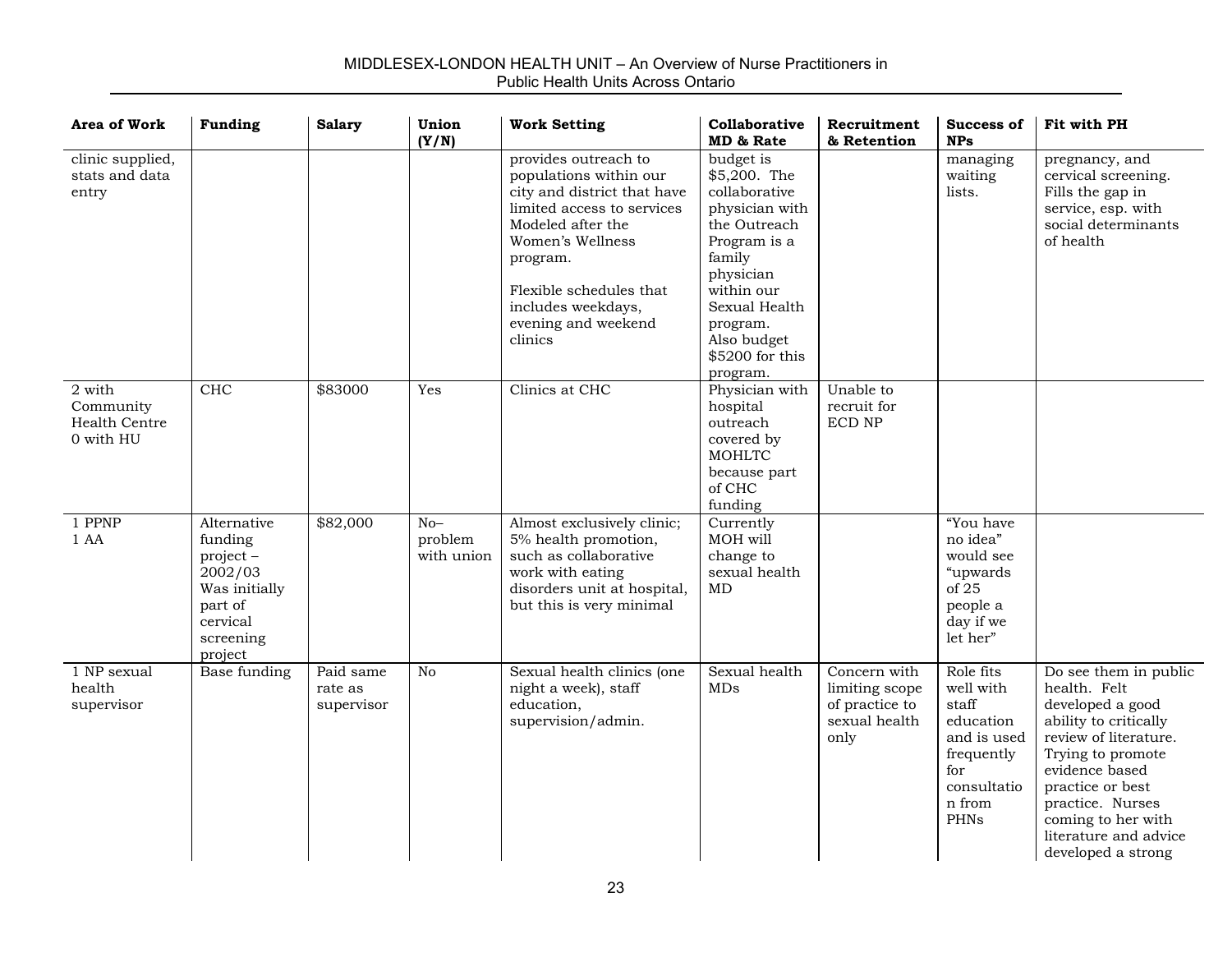| Area of Work                                                   | <b>Funding</b>                                                                  | <b>Salary</b>                                          | Union<br>(Y/N) | <b>Work Setting</b>                                               | Collaborative<br>MD & Rate                                          | Recruitment<br>& Retention                                                                           | Success of<br><b>NPs</b>                                                                                               | Fit with PH                                                                                                                                                                                                                           |
|----------------------------------------------------------------|---------------------------------------------------------------------------------|--------------------------------------------------------|----------------|-------------------------------------------------------------------|---------------------------------------------------------------------|------------------------------------------------------------------------------------------------------|------------------------------------------------------------------------------------------------------------------------|---------------------------------------------------------------------------------------------------------------------------------------------------------------------------------------------------------------------------------------|
|                                                                |                                                                                 |                                                        |                |                                                                   |                                                                     |                                                                                                      |                                                                                                                        | consulting role. Have<br>a lot of input in<br>policies and<br>procedures and on<br>going education<br>needs.                                                                                                                          |
| 2 Sexual Health<br>(STI only) 4-<br>5/hrs/wk<br>since May 2003 | Base Funding;<br>Use budget<br>for causal<br>nurses to<br>fund the<br>positions | \$32-\$40/hr<br>\$58,240-<br>72,800 if 1<br><b>FTE</b> | No             | Clinic                                                            | Sexual Health<br>MDs, included<br>as part of their<br>role          | N <sub>o</sub>                                                                                       | Absolutely,<br>no<br>concerns.                                                                                         | Would like to use<br>them more. Would<br>like to try more in<br>sexual health, clinic<br>settings and quality<br>assurance for RNs                                                                                                    |
| 1 Sexual Health<br>for past three<br>years                     | Base Funding                                                                    | \$86,905                                               | Yes            | Schools/clinic<br>2.5 days high schools and<br>2.5 days in clinic | MOH on<br>record but<br>generally<br>sexual health<br>MD at \$85/hr | $Yes - NPs$ do<br>not want to<br>become<br>trapped in one<br>program<br>- location also<br>a problem | Yes-lower<br>pregnancy<br>rate with<br>clinics in<br>schools.<br><b>Since 1989</b><br>Slightly<br>less busy<br>than MD |                                                                                                                                                                                                                                       |
| 1 PPNP                                                         | <b>ECD</b>                                                                      | Up to<br>\$50.13/hr<br>\$91.236                        | Yes            | By appt. clinic                                                   | Sexual Health<br>MD at<br>$$100/mol +$<br>$$100/hr$ prn             | Took $5-6$<br>months to hire<br>a NP                                                                 | Two clinics,<br>both are<br>filled and<br>booked                                                                       | If funding does not<br>continue, clinics will<br>be closed. Definitely<br>thinks the board<br>would not approval a<br>position because not<br>part of Mandatory<br>Programs. What is in<br><b>Mandatory Programs</b><br>a PHN can do. |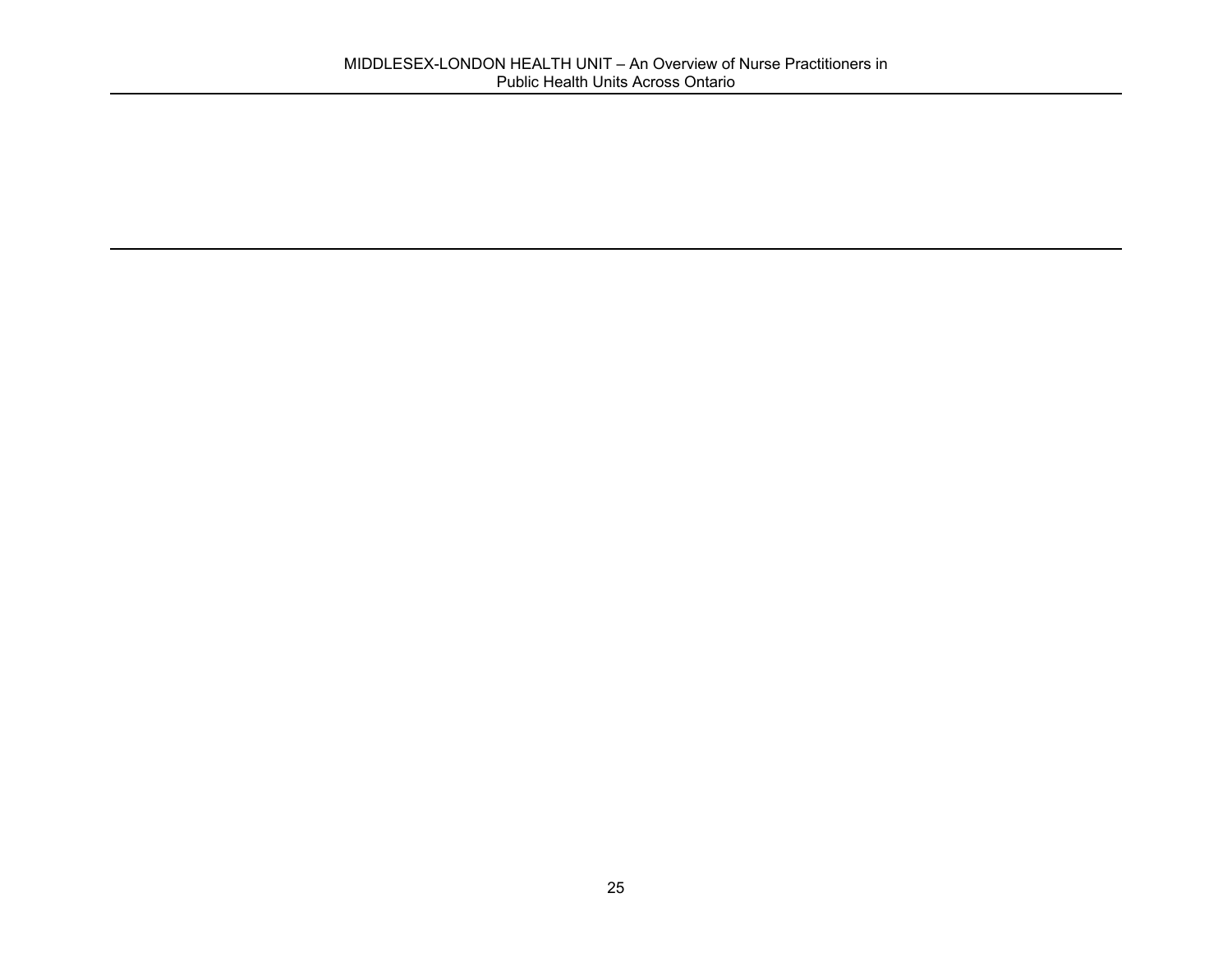# **Appendix E**

| <b>Title</b>                                                                                                                       | <b>Completed By</b>                                                             | <b>Project Description</b>                                                                                                                                                                                                                                                                                                                                                                                                                                                                | Method                                                                                                                                                                                                                                                                                                                                                                                                                                                                                                                                                                   | <b>Findings</b>                                                                                                                                                                                                                                                                                                                                                                                                                                                                                                                                                                                                                                                                                                                                                                                                                                                                                                                                                                                                                                                                                                                                                                                                                                                                                                                                                                                                                                                                                                                                                                                                                                                                                                                              |
|------------------------------------------------------------------------------------------------------------------------------------|---------------------------------------------------------------------------------|-------------------------------------------------------------------------------------------------------------------------------------------------------------------------------------------------------------------------------------------------------------------------------------------------------------------------------------------------------------------------------------------------------------------------------------------------------------------------------------------|--------------------------------------------------------------------------------------------------------------------------------------------------------------------------------------------------------------------------------------------------------------------------------------------------------------------------------------------------------------------------------------------------------------------------------------------------------------------------------------------------------------------------------------------------------------------------|----------------------------------------------------------------------------------------------------------------------------------------------------------------------------------------------------------------------------------------------------------------------------------------------------------------------------------------------------------------------------------------------------------------------------------------------------------------------------------------------------------------------------------------------------------------------------------------------------------------------------------------------------------------------------------------------------------------------------------------------------------------------------------------------------------------------------------------------------------------------------------------------------------------------------------------------------------------------------------------------------------------------------------------------------------------------------------------------------------------------------------------------------------------------------------------------------------------------------------------------------------------------------------------------------------------------------------------------------------------------------------------------------------------------------------------------------------------------------------------------------------------------------------------------------------------------------------------------------------------------------------------------------------------------------------------------------------------------------------------------|
| Evaluation of<br>the Prenatal<br>and Postnatal<br><b>Nurse</b><br>Practitioner<br><b>Services</b><br>Initiative:<br>Interim Report | Public Health<br>Research &<br>Education<br>Department<br>(PHRED)<br>March 2005 | and Objectives<br>Main objectives:<br>to increase access<br>÷.<br>to early prenatal<br>and postnatal<br>health care<br>services.<br>and early<br>identification<br>intervention of<br>potential<br>complications for<br>mothers and<br>infants<br>One of the criteria for<br>site selection was<br>identified gaps and<br>barriers to accessing<br>pre- and postnatal<br>care due to geographic<br>isolation, under<br>serviced, or other<br>issues identified by the<br>Board of Health. | - Interim Report<br>- Qualitative and quantitative<br>data was used to answer these<br>questions:<br>What prenatal and<br>1)<br>postnatal services have<br>been provided to these<br>under serviced<br>populations?<br>Have access barriers to<br>2)<br>prenatal and postnatal<br>care been reduced or<br>eliminated through this<br>program in these<br>locations?<br>What community<br>3)<br>partnerships and linkages<br>have been established by<br>the program?<br>What factors are in place<br>4)<br>to contribute to the<br>programs long-term<br>sustainability? | Nine programs were operational and evaluated.<br>$\overline{a}$<br>Women who had difficulty accessing pre- and<br>$\overline{a}$<br>postnatal services were given health services through<br>the PPNP program. Such barriers included geographic<br>isolation, low income, minimal education, low literacy,<br>cultural or linguistic barriers, and no health<br>insurance. Many women struggled with more than<br>one barrier.<br>The interim report states "The program has provided<br>$\overline{\phantom{a}}$<br>needed services where none existed before, has<br>improved service coordination, has provided health<br>promotion and prevention services through accessible,<br>free, and convenient service delivery models" (Snelling,<br>2005, vii).<br>Many informants for the interim report stated that<br>having the NP services linked with the public health<br>unit lead to referrals to many health unit programs<br>such as Healthy Babies, Healthy Children,<br>immunization clinics, and sexual health clinics.<br>Links with external agencies included emergency<br>$\bar{\phantom{a}}$<br>departments, maternal/infant wards at hospitals,<br>midwives, and physicians. Referrals also came from<br>many other external agencies.<br>All sites agreed that the program was worth<br>continuing. In fact suggestions were made on<br>expanding the service to include persons beyond the<br>target group, additional locations, more support staff<br>and include other health professionals.<br>The main challenge identified for sustaining the<br>program includes long-term, permanent funding from<br>the Ministry, a flexible funding base, and funding to<br>allow recruitment of NPs to isolated communities. |
| Assessing<br>Access in<br>Nurse<br>Practitioner-                                                                                   | Community<br>Health<br>Research Unit                                            | This report was<br>completed to add to<br>the evaluation of the<br>PPNP program.                                                                                                                                                                                                                                                                                                                                                                                                          | A descriptive qualitative<br>exploratory design was used.<br>Information was collected from<br>four sites. PPNP clients and                                                                                                                                                                                                                                                                                                                                                                                                                                              | The CHRU concluded, "the PPNP program seems to have<br>reached the target groups it was designed to reach, and it<br>is serving those it intended to serve. Further, from the<br>perspective of the community, it is serving them well.                                                                                                                                                                                                                                                                                                                                                                                                                                                                                                                                                                                                                                                                                                                                                                                                                                                                                                                                                                                                                                                                                                                                                                                                                                                                                                                                                                                                                                                                                                      |

### **SUMMARY TABLE of EVALUATIONS**